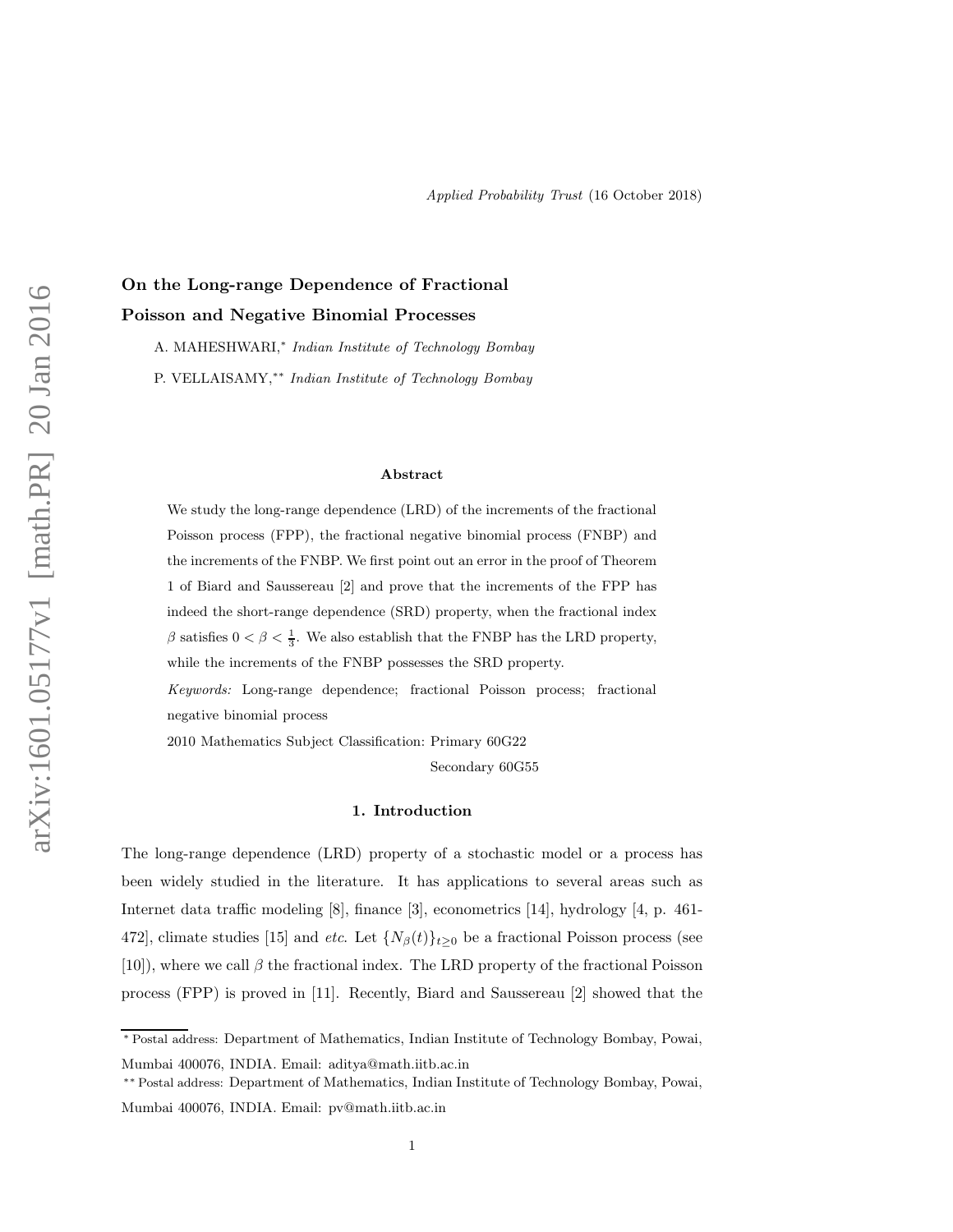fractional Poissonian noise (FPN) process  $\{Z_{\beta}^1(n-1)\}_{n\geq 1}$ , defined by

$$
Z^{\delta}_{\beta}(t) = N_{\beta}(t + \delta, \lambda) - N_{\beta}(t, \lambda), \ 0 < \beta < 1, \ \delta > 0, \ t \ge 0,\tag{1}
$$

has the LRD property. Note that there are several definitions for the LRD property of a stochastic process. The proof of Biard and Saussereau [2] uses the definition given in [7] which is based on showing that  $\lim_{m\to\infty} \Delta_n^{(m)}$  (see (9)) is infinite. Unfortunately, there is a mistake in the proof. We show that  $\lim_{m\to\infty} \Delta_n^{(m)}$  is finite (see Theorem 1), which disproves their claim that the FPN has the LRD property. Using an alternate definition, we show that the FPN  $\{Z_{\beta}^{\delta}(t)\}_{t\geq0}$  has the short-range dependence (SRD) property, when  $\beta \in (0, \frac{1}{3})$ .

Let  $\{Y(t)\}_{t\geq 0}$  be a gamma subordinator so that  $\{Q(t,\lambda)\}_{t\geq 0} = \{N(Y(t),\lambda)\}_{t\geq 0}$  is a negative binomial process. Very recently, the fractional negative binomial process (FNBP) defined by  $\{Q_{\beta}(t,\lambda)\}_{t\geq0} = \{N_{\beta}(Y(t),\lambda)\}_{t\geq0}$  is studied in detail in [16]. We here prove that the FNBP has the LRD property. Let  $\delta > 0$  be fixed and define the increments of the FNBP as

$$
Q_{\beta}^{\delta}(t) = Q_{\beta}(t+\delta,\lambda) - Q_{\beta}(t,\lambda), \quad t \ge 0,
$$

which we call the fractional negative binomial noise (FNBN). We prove also that the FNBN has the SRD property.

The paper is organized as follows. In Section 2, some preliminary notations, results and definitions are stated. In Section 3, we discuss the proof of Theorem 1 of [2] and point out an error in their proof showing that FPN has the LRD property. We indeed prove that the FPN has the SRD property for the case  $\beta \in (0, \frac{1}{3})$ . In Section 4, the LRD property of the FNBP and the SRD property of the FNBN are proved.

# 2. Preliminaries

In this section, we introduce the notations and the results that will be used later. Let  $\mathbb{Z}_+ = \{0, 1, \ldots\}$  be the set of nonnegative integers. Let  $\{N(t, \lambda)\}_{t \geq 0}$  be a Poisson process with rate  $\lambda > 0$ , so that

$$
p(n|t,\lambda) = \mathbb{P}[N(t,\lambda) = n] = \frac{(\lambda t)^n e^{-\lambda t}}{n!}, \quad n \in \mathbb{Z}_+.
$$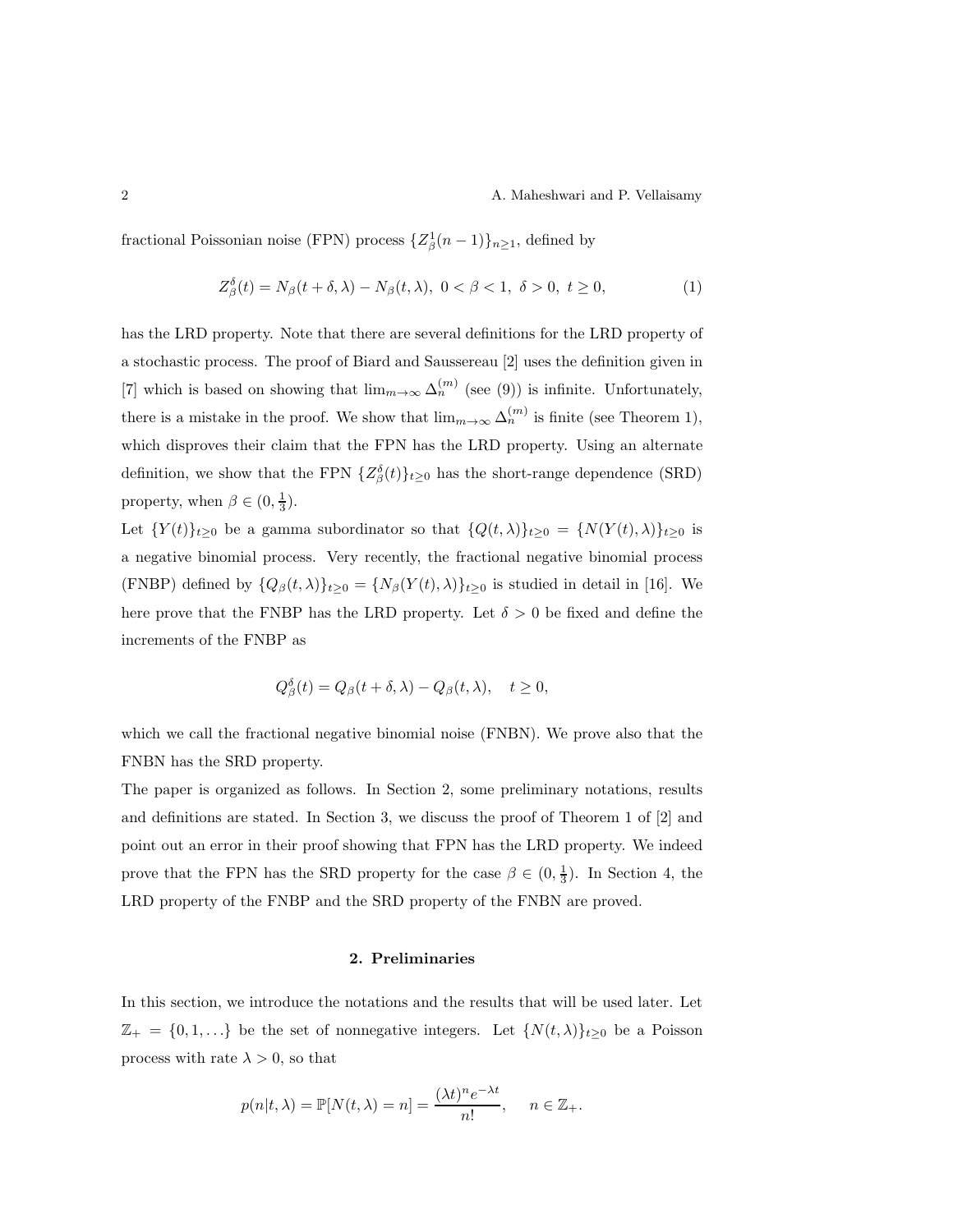For  $\alpha > 0$ ,  $p > 0$ , let  $\{Y(t)\}_{t\geq 0}$  be a gamma subordinator, where  $Y(t) \sim G(\alpha, pt)$  with density

$$
g(y|\alpha, pt) = \frac{\alpha^{pt}}{\Gamma(pt)} y^{pt-1} e^{-\alpha y}, \quad y > 0.
$$
 (2)

We say a random variable  $X$  follows a negative binomial distribution with parameters  $\alpha > 0$  and  $0 < \eta < 1$ , denoted by NB( $\alpha, \eta$ ), if

$$
\mathbb{P}[X=n] = \binom{n+\alpha-1}{n} \eta^n (1-\eta)^{\alpha}, \quad n \in \mathbb{Z}_+.
$$
 (3)

When  $\alpha$  is a natural number, then X denotes the number of successes before the  $\alpha$ -th failure in a sequence of Bernoulli trials with success probability  $\eta$ .

#### 2.1. Fractional Poisson and NB processes

**Definition 1.** Let  $0 < \beta \leq 1$ . The fractional Poisson process (FPP)  $\{N_{\beta}(t,\lambda)\}_{t\geq 0}$ , which is a generalization of the Poisson process  $\{N(t,\lambda)\}_{t\geq0}$ , is defined as the stochastic process whose  $p_{\beta}(n|t,\lambda) = \mathbb{P}[N_{\beta}(t,\lambda) = n]$  satisfies (see [10, 12, 13])

$$
D_t^{\beta} p_{\beta}(n|t,\lambda) = -\lambda p_{\beta}(n|t,\lambda) + \lambda p_{\beta}(n-1|t,\lambda), \text{ for } n \ge 1,
$$
  

$$
D_t^{\beta} p_{\beta}(0|t,\lambda) = -\lambda p_{\beta}(0|t,\lambda),
$$

where  $p_{\beta}(n|0,\lambda) = 1$ , if  $n = 0$ , and is zero if  $n \geq 1$ . Here,  $D_t^{\beta}$  denotes the Caputo fractional derivative defined as

$$
D_t^{\beta} f(t) = \begin{cases} \frac{1}{\Gamma(1-\beta)} \int_0^t \frac{f'(s)}{(t-s)^{\beta}} ds, & 0 < \beta < 1, \\ f'(t), & \beta = 1, \end{cases}
$$

where  $f'$  denotes the derivative of  $f$ .

The mean and the variance of the FPP are given by (see [10])

$$
\mathbb{E}[N_{\beta}(t,\lambda)] = qt^{\beta},
$$
\n
$$
\text{Var}[N_{\beta}(t,\lambda)] = qt^{\beta} \left[1 + qt^{\beta} \left(\frac{\beta B(\beta,1/2)}{2^{2\beta-1}} - 1\right)\right],
$$
\n(4)

where  $q = \lambda/\Gamma(1+\beta)$  and  $B(a, b)$  denotes the beta function. An alternative form for Var $[N_\beta(t,\lambda)]$  is given in [1, eq. (2.8)] as

$$
\text{Var}[N_{\beta}(t,\lambda)] = qt^{\beta} + \frac{(\lambda t^{\beta})^2}{\beta} \left(\frac{1}{\Gamma(2\beta)} - \frac{1}{\beta \Gamma^2(\beta)}\right). \tag{5}
$$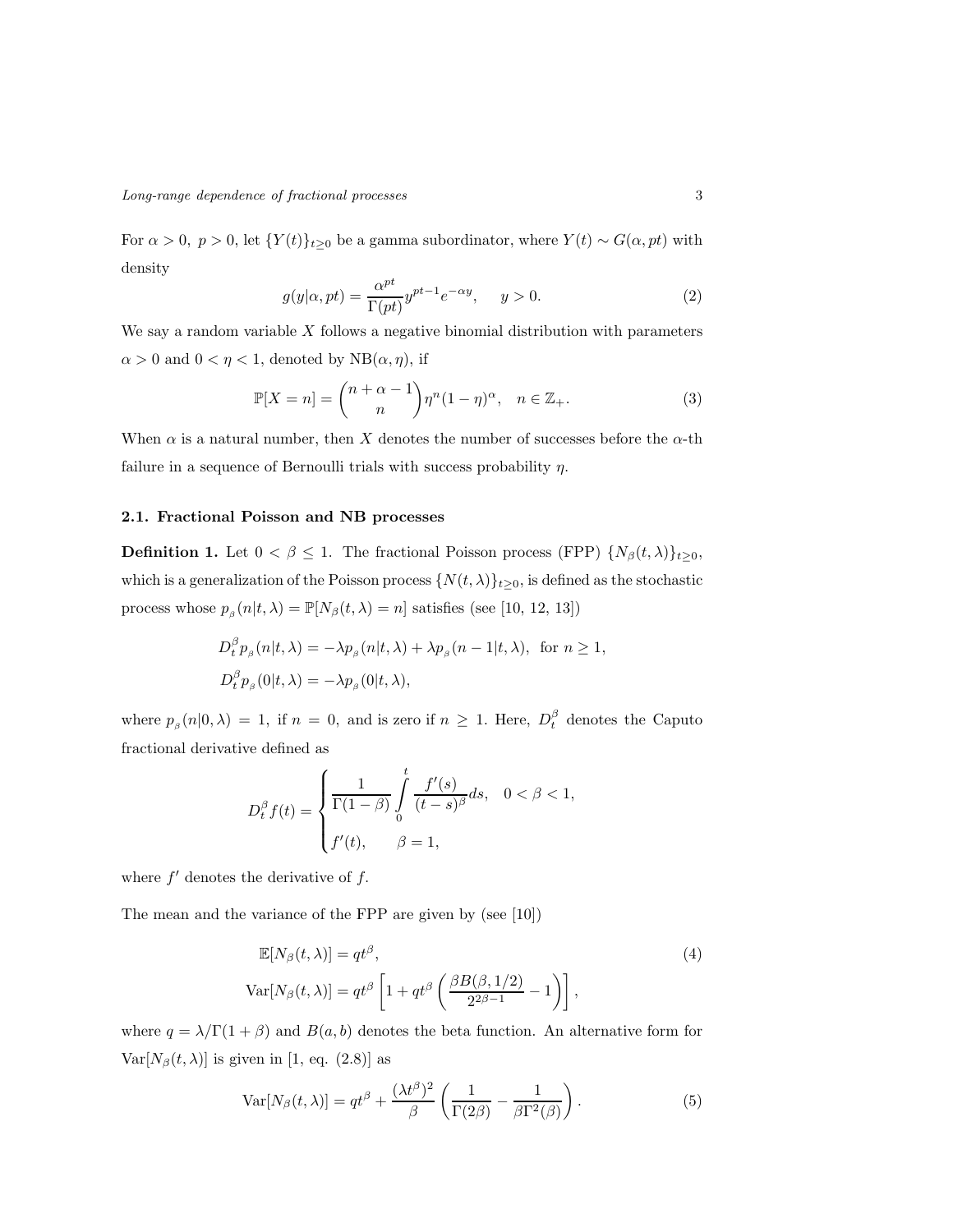It is also known that (see [13]) when  $0 < \beta < 1$ ,

$$
N_{\beta}(t,\lambda)\overset{d}{=}N(E_{\beta}(t),\lambda),
$$

where  ${E_\beta(t)}_{t\geq0}$  is the inverse  $\beta$ -stable subordinator and is independent of  $\{N(t,\lambda)\}_{t\geq0}$ . Let  $\{N(t,\lambda)\}_{t\geq0}$  be a Poisson process and  $\{Y(t)\}_{t\geq0}$  be an independent gamma subordinator (see (2)). The negative binomial process  $\{Q(t,\lambda)\}_{t\geq 0} = \{N(Y(t),\lambda)\}_{t\geq 0}$  is a subordinated Poisson process (see [6, 9]) with

$$
\mathbb{P}[Q(t,\lambda)=n]=\delta(n|\alpha, pt, \lambda)=\binom{n+pt-1}{n}\eta^n(1-\eta)^{pt},
$$

where  $\eta = \lambda/(\alpha + \lambda)$ . That is,  $Q(t, \lambda) \sim NB(pt, \eta)$  for  $t > 0$ , defined in (3).

Definition 2. The fractional negative binomial process (FNBP) is defined as

$$
Q_{\beta}(t,\lambda) = N_{\beta}(Y(t),\lambda), \quad t \ge 0,
$$

where  $\{N_\beta(t,\lambda)\}_{t\geq 0}$  is an FPP and is independent of  $\{Y(t)\}_{t\geq 0}$ .

For more details and additional properties of the FNBP, the reader is referred to [16].

## 2.2. The LRD and the SRD property

There are several definitions for the LRD and the SRD property of a stochastic process. We here present those definitions which will be used in this paper.

The following definition is due to [7] and modified for non-centered process in [2]. Let  ${X_m}_{m\geq 1}$  be a discrete-time stochastic process. Define  $S_n = \sum_{j=1}^n X_j$  and  $\sigma_n^2 =$  $\sum_{j=1}^{n} \text{Var}[X_j], n \geq 1.$ 

**Definition 3.** Let  $\{X_m\}_{m\geq 1}$  be a second order process (not necessarily stationary) with the block mean process

$$
Y_n^{(m)} = \frac{S_{nm} - S_{(n-1)m}}{\sigma_{nm}^2 - \sigma_{(n-1)m}^2}, \ n \ge 1,
$$

and  $\Delta_n^{(m)} = \left(\sigma_{nm}^2 - \sigma_{(n-1)m}^2\right) \left(\text{Var}[Y_n^{(m)}]\right)$ . The process  $\{X_m\}_{m\geq 1}$  has the LRD property if

$$
\lim_{m \to \infty} \Delta_n^{(m)} = \infty.
$$

We next present an alternate definition of the LRD and the SRD property (see [5]).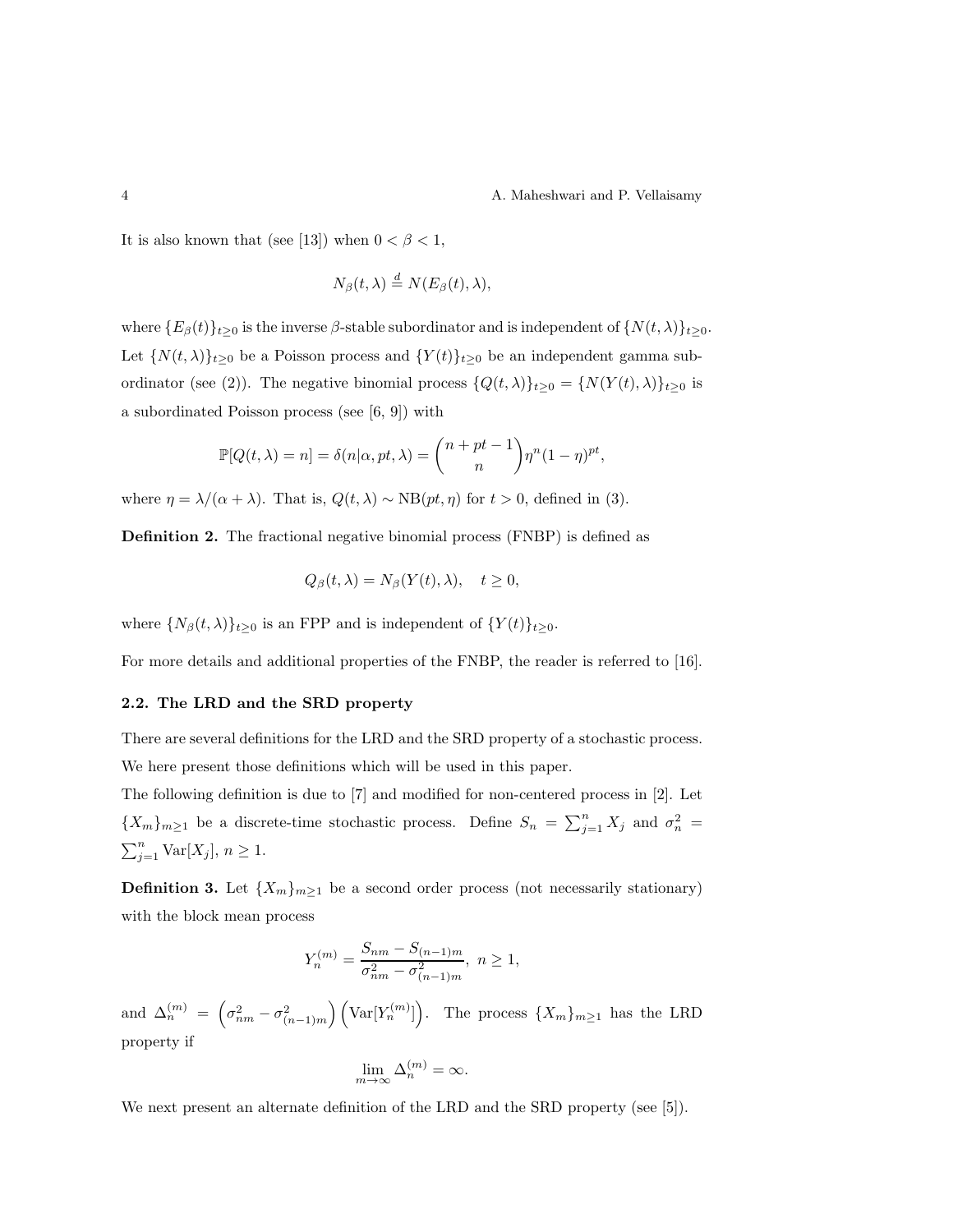**Definition 4.** Let  $s > 0$  be fixed and  $t > s$ . Suppose a stochastic process  $\{X(t)\}_{t\geq 0}$ has the correlation function  $Corr[X(s), X(t)]$  that satisfies

$$
c_1(s)t^{-d} \le \text{Corr}[X(s), X(t)] \le c_2(s)t^{-d},\tag{6}
$$

for large t,  $d > 0$ ,  $c_1(s) > 0$  and  $c_2(s) > 0$ . In other words,

$$
\lim_{t \to \infty} \frac{\text{Corr}[X(s), X(t)]}{t^{-d}} = c(s),\tag{7}
$$

for some  $c(s) > 0$  and  $d > 0$ . We say  $\{X(t)\}_{t\geq 0}$  has the LRD property if  $d \in (0,1)$  and has the SRD property if  $d \in (1, 2)$ .

Note that (6) and (7) are equivalent and imply that  $Corr[X(s), X(t)]$  behaves like  $t^{-d}$ , for large t.

## 3. Dependence structure for the fractional Poisson process

First we require the following result (see [2, Lemma 2]) which gives the factorial moments of the increments of the FPP. For simplicity, the parameter  $\lambda$  is suppressed in  $\{N_\beta(t,\lambda)\}_{t\geq 0}$  and  $\{Q_\beta(t,\lambda)\}_{t\geq 0}$ , when no confusion arises.

**Lemma 1.** Let  $0 \leq s \leq t$  and  $q = \lambda/\Gamma(1+\beta)$ . Then

$$
\mathbb{E}\left[(N_{\beta}(t)-N_{\beta}(s))(N_{\beta}(t)-N_{\beta}(s)-1)\right]=2\beta q^2\int_s^t (t-r)^{\beta}r^{\beta-1}dr.\tag{8}
$$

Note that for the FPN  $\{Z_{\beta}^1(n-1)\}_{n\geq 1}$ , where  $Z_{\beta}^1(n-1) = N_{\beta}(n) - N_{\beta}(n-1)$  (see  $(1)),$ 

$$
\Delta_n^{(m)} = \frac{\text{Var}[N_\beta(nm) - N_\beta((n-1)m)]}{\sum_{j=(n-1)m+1}^{nm} \text{Var}[N_\beta(j) - N_\beta(j-1)]}.
$$
\n(9)

Biard and Saussereau [2] computed  $\Delta_n^{(m)}$  for the FPN  $\{Z_\beta^1(n-1)\}_{n\geq 1}$  and showed that  $\lim_{m\to\infty}\Delta_n^{(m)}$  is infinite. We next show that  $\lim_{m\to\infty}\Delta_n^{(m)}$  is indeed finite. It is convenient to use the notation  $C(x, y) = x^y - (x - 1)^y$ .

**Theorem 1.** Let  $0 < \beta < 1$  and  $\{Z_{\beta}^1(n-1)\}_{n \geq 1}$  be the FPN. Then  $\lim_{m \to \infty} \Delta_n^{(m)}$  is finite.

*Proof.* Our proof starts with the observation that, for  $0 \leq s \leq t$ ,

$$
\int_{s}^{t} (t-r)^{\beta} r^{\beta-1} dr \le \int_{0}^{t} (t-r)^{\beta} r^{\beta-1} dr
$$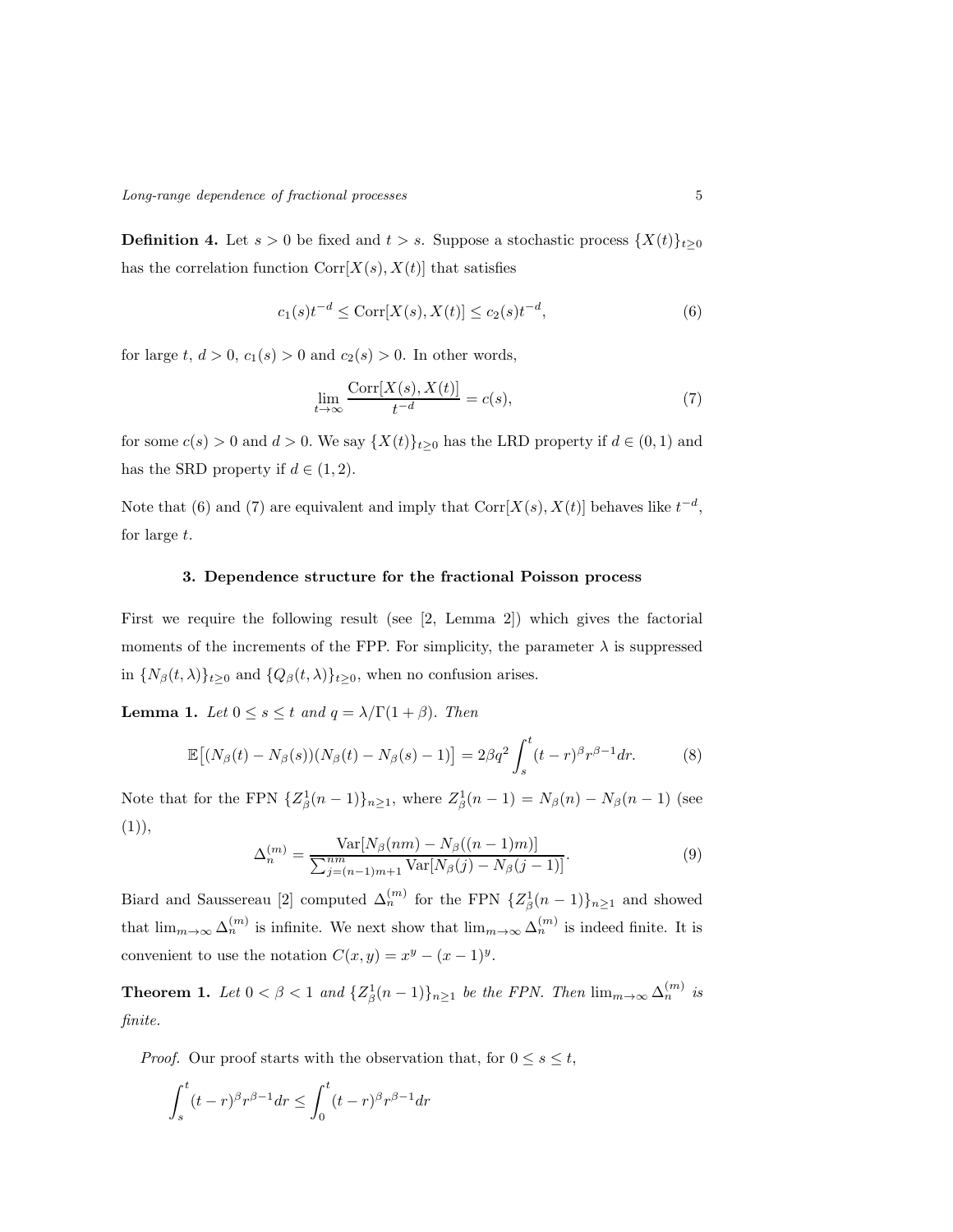6 A. Maheshwari and P. Vellaisamy

$$
= t^{2\beta} \int_0^1 (1 - u)^{\beta + 1 - 1} u^{\beta - 1} du \quad \text{(substituting } r = tu)
$$

$$
= t^{2\beta} B(\beta, 1 + \beta).
$$
 (10)

Note  $\beta - 1 < 0$  and  $0 \le r \le t$  implies that  $t^{\beta - 1} \le r^{\beta - 1}$ . Therefore, we have

$$
\int_{s}^{t} (t-r)^{\beta} r^{\beta-1} dr \ge \int_{s}^{t} (t-r)^{\beta} t^{\beta-1} dr
$$

$$
= \frac{t^{\beta-1} (t-s)^{\beta+1}}{\beta+1}.
$$
(11)

Substituting (10) and (11) into (8) yields

$$
ct^{\beta-1}(t-s)^{\beta+1} \le \mathbb{E}[(N_{\beta}(t) - N_{\beta}(s))(N_{\beta}(t) - N_{\beta}(s) - 1)] \le 2dt^{2\beta}, \qquad (12)
$$

where  $c = 2\beta q^2/(\beta + 1)$  and  $d = \beta q^2B(\beta, 1 + \beta)$ . Consider now

$$
\mathbb{E}[(N_{\beta}(nm) - N_{\beta}((n-1)m))^2] = \mathbb{E}[(N_{\beta}(nm) - N_{\beta}((n-1)m))(N_{\beta}(nm) - N_{\beta}((n-1)m) - 1)]
$$
  
+ 
$$
\mathbb{E}[(N_{\beta}(nm) - N_{\beta}((n-1)m))]
$$
  

$$
\leq 2d(nm)^{2\beta} + q((nm)^{\beta} - ((n-1)m)^{\beta}) \text{ (using (12) and (4))}
$$
  
= 
$$
(2dn^{2\beta} + qC(n, \beta)m^{-\beta})m^{2\beta}.
$$
 (13)

Using (13), we have

$$
\text{Var}\left[N_{\beta}(nm) - N_{\beta}((n-1)m)\right] = \mathbb{E}[(N_{\beta}(nm) - N_{\beta}((n-1)m))^2]
$$

$$
- (\mathbb{E}[N_{\beta}(nm) - N_{\beta}((n-1)m)])^2
$$

$$
\leq (2dn^{2\beta} + qC(n,\beta)m^{-\beta})m^{2\beta}
$$

$$
-q^2C^2(n,\beta)m^{2\beta} \text{ (using (4))}
$$

$$
= (2dn^{2\beta} + qC(n,\beta)m^{-\beta} - q^2C^2(n,\beta))m^{2\beta}. \quad (14)
$$

Similarly, we see that for  $j\geq 1$ 

$$
\mathbb{E}[(N_{\beta}(j) - N_{\beta}(j-1))^2] = \mathbb{E}[(N_{\beta}(j) - N_{\beta}(j-1))(N_{\beta}(j) - N_{\beta}(j-1) - 1)]
$$
  
+ 
$$
\mathbb{E}[(N_{\beta}(j) - N_{\beta}(j-1))]
$$
  

$$
\geq cj^{\beta-1}(j - (j-1))^{\beta+1} + qC(j, \beta) \text{ (using (12) and (4))}
$$
  
=  $cj^{\beta-1} + qC(j, \beta),$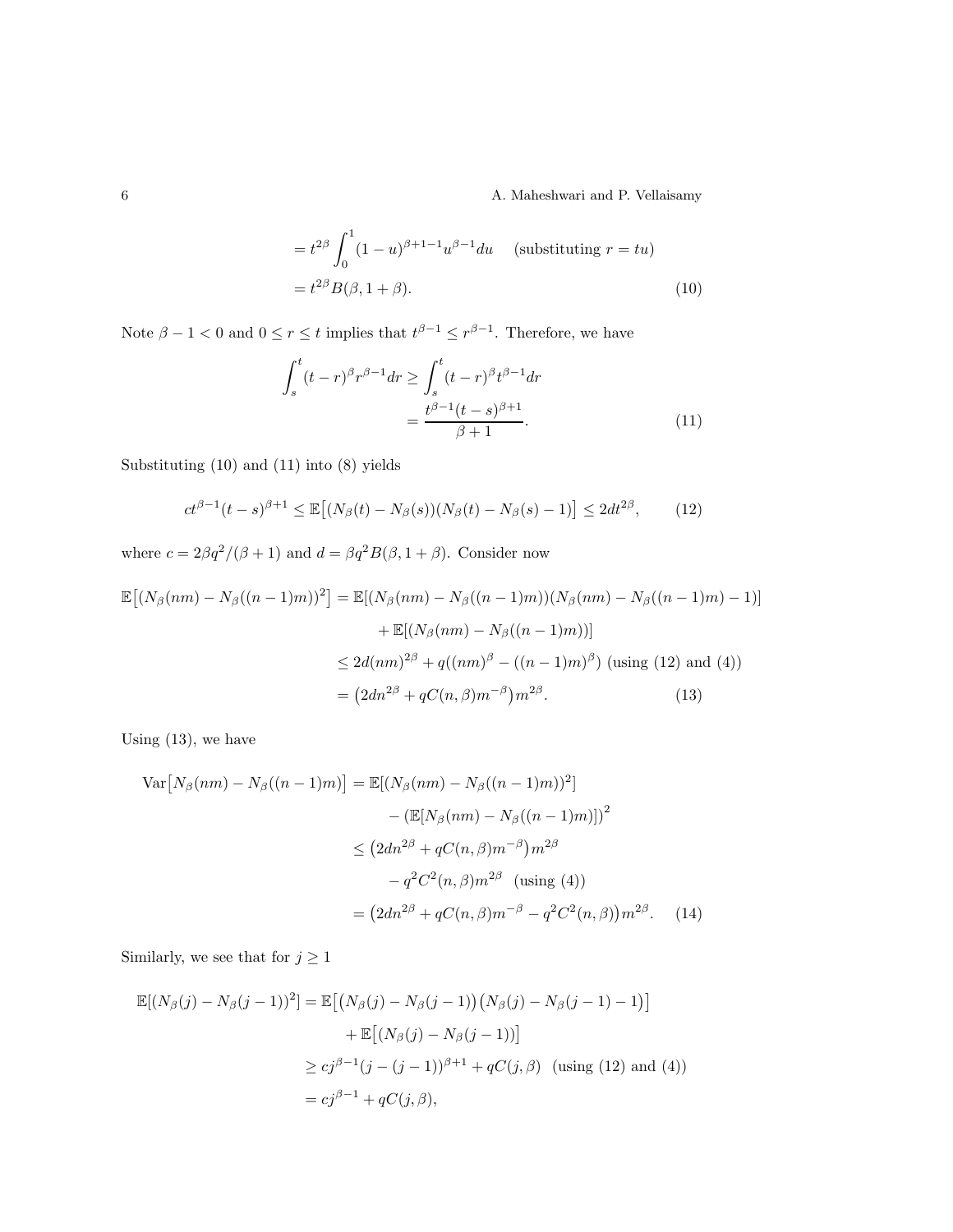Long-range dependence of fractional processes 7

which leads to

$$
\operatorname{Var}\left[N_{\beta}(j) - N_{\beta}(j-1)\right] = \mathbb{E}\left[(N_{\beta}(j) - N_{\beta}(j-1))^2\right] - \left(\mathbb{E}[N_{\beta}(j) - N_{\beta}(j-1)]\right)^2
$$
  
\n
$$
\geq cj^{\beta-1} + qC(j,\beta) - q^2C^2(j,\beta)
$$
  
\n
$$
\geq cj^{\beta-1} + qC(j,\beta) - q^2C(j,2\beta),
$$
\n(15)

since  $(a - b)^2 \le a^2 - b^2$ , for  $a \ge b \ge 0$ . Using (15), we have

$$
\sum_{j=(n-1)m+1}^{nm} \text{Var}[N_{\beta}(j) - N_{\beta}(j-1)] \ge \sum_{j=(n-1)m+1}^{nm} \left( cj^{\beta-1} + qC(j,\beta) - q^2C(j,2\beta) \right)
$$

$$
\ge cm(nm)^{\beta-1} + q((nm)^{\beta} - ((n-1)m)^{\beta})
$$

$$
-q^2((nm)^{2\beta} - ((n-1)m)^{2\beta}),
$$

using  $\sum_{j=l+1}^{k} C(j,\beta) = k^{\beta} - l^{\beta}$ . Therefore, we get  $\sum_{ }^{nm}$ 

$$
\sum_{j=(n-1)m+1} \text{Var}[N_{\beta}(j) - N_{\beta}(j-1)] \ge m^{2\beta} \left[ \left( cn^{\beta-1} + qC(n,\beta) \right) m^{-\beta} - q^2 C(n,2\beta) \right].
$$
\n(16)

From (14) and (16), we conclude that

$$
\Delta_n^{(m)} = \frac{\text{Var}[N_\beta(nm) - N_\beta((n-1)m)]}{\sum_{j=(n-1)m+1}^{nm} \text{Var}[N_\beta(j) - N_\beta(j-1)]}
$$
  
\n
$$
\leq \frac{[2dn^{2\beta} + qC(n, \beta)m^{-\beta} - q^2C^2(n, \beta)]m^{2\beta}}{[(cn^{\beta-1} + qC(n, \beta))m^{-\beta} - q^2C(n, 2\beta)]m^{2\beta}}
$$
  
\n
$$
\xrightarrow{m \to \infty} \frac{2dn^{2\beta} - q^2C^2(n, \beta)}{-q^2C(n, 2\beta)} \quad (\text{since } m^{-\beta} \to 0, \text{ as } m \to \infty)
$$
  
\n
$$
= \frac{C^2(n, \beta) - (2dn^{2\beta}/q^2)}{C(n, 2\beta)} \leq \frac{C^2(n, \beta)}{C(n, 2\beta)} \leq 1.
$$

Since  $\Delta_n^{(m)} \geq 0$ , we see that  $\lim_{m \to \infty} \Delta_n^{(m)} \in [0, 1]$  and hence the result follows.

**Remark 1.** For  $t \in \mathbb{Z}_+ \setminus \{0\}$  and  $0 < h < 1$ , Biard and Saussereau (see [2, Theorem 1) showed that  $\lim_{m\to\infty}\Delta_t^{(m)}$  is infinite using the following inequality in the proof of Theorem 1

$$
\int_{tm-m}^{tm} (tm-r)^h r^{h-1} dr = (tm)^{2h} \int_{1-1/t}^{1} (1-u)^h u^{h-1} du \ge (tm)^{2h} B(1+h,h),
$$

which is unfortunately incorrect, since

$$
\int_{1-1/t}^{1} (1-u)^{h} u^{h-1} du \le \int_{0}^{1} (1-u)^{h} u^{h-1} du = B(1+h,h).
$$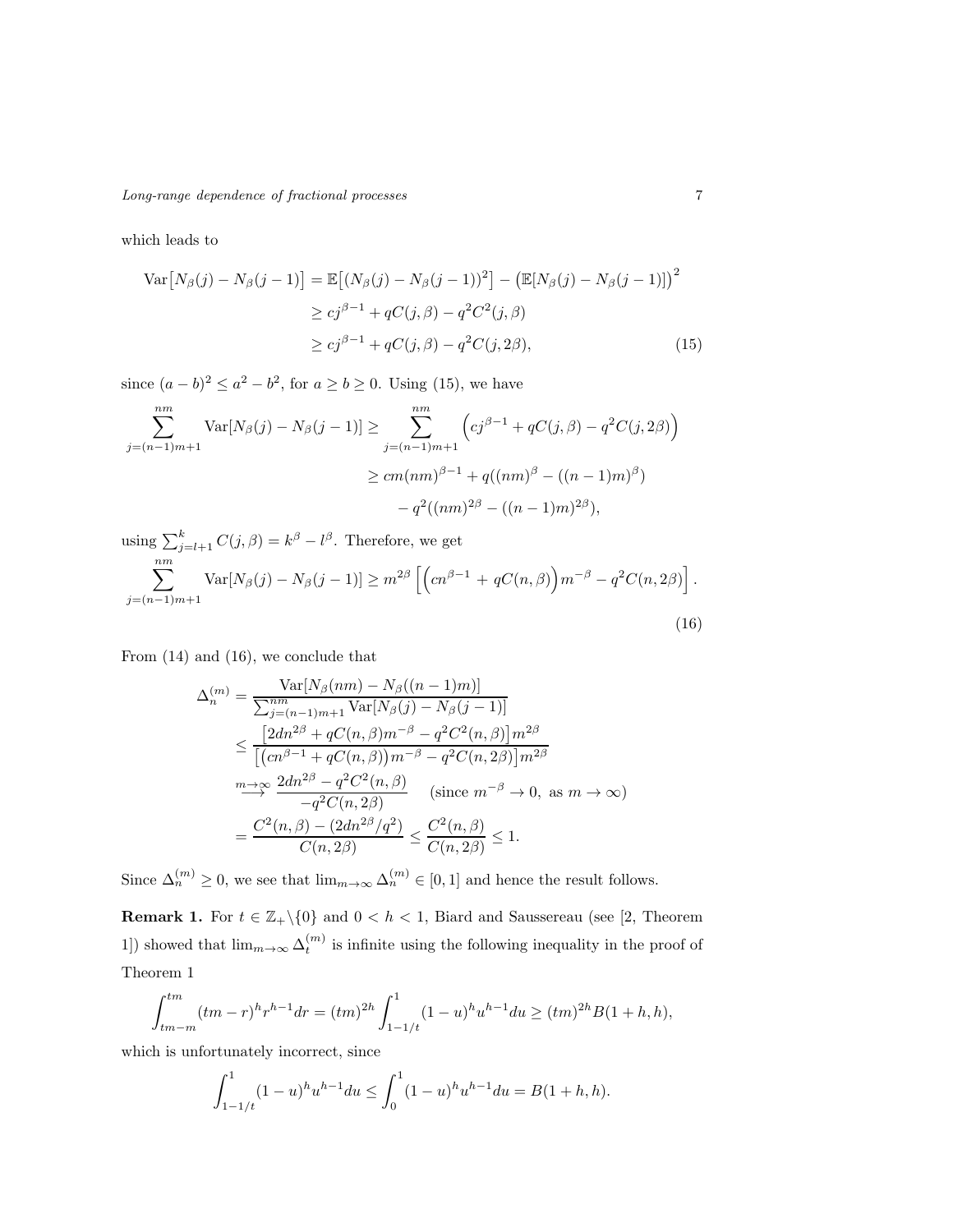The remainder of this section is devoted to the proof of the SRD property of the FPN  $\{Z_{\beta}^{\delta}(t)\}_{t\geq0}$ , for  $0<\beta<\frac{1}{3}$ .

**Definition 5.** Let  $f(x)$  and  $g(x)$  be positive functions. We say that  $f(x)$  is asymptotically equal to  $g(x)$ , written as  $f(x) \sim g(x)$ , as x tends to infinity, if

$$
\lim_{x \to \infty} \frac{f(x)}{g(x)} = 1.
$$

**Theorem 2.** Let  $0 < \beta < \frac{1}{3}$ . Then the FPN  $\{Z_{\beta}^{\delta}(t)\}_{t\geq 0}$  has the SRD property.

*Proof.* Let  $s, \delta \ge 0$  be fixed and  $0 \le s + \delta \le t$ . We start with

$$
Cov[Z^{\delta}_{\beta}(s), Z^{\delta}_{\beta}(t)] = Cov[N_{\beta}(s+\delta) - N_{\beta}(s), N_{\beta}(t+\delta) - N_{\beta}(t)]
$$
  
= Cov[N\_{\beta}(s+\delta), N\_{\beta}(t+\delta)] + Cov[N\_{\beta}(s), N\_{\beta}(t)]  
- Cov[N\_{\beta}(s+\delta), N\_{\beta}(t)] - Cov[N\_{\beta}(s), N\_{\beta}(t+\delta)]. (17)

It is known that (see [11, p. 9])

$$
Cov[N_{\beta}(s), N_{\beta}(t)] = qs^{\beta} + q^2 \left[ \beta s^{2\beta} B(\beta, 1+\beta) + F(\beta; s, t) \right],
$$
 (18)

where  $F(\beta; s, t) = \beta t^{2\beta} B(\beta, 1 + \beta; s/t) - (st)^{\beta}$  and  $B(a, b; x) = \int_0^x u^{a-1} (1-u)^{b-1} du$  for  $a >$ 0,  $b > 0$ , is the incomplete beta function. The asymptotic expansion of  $F(\beta; s, t)$  for fixed s and for large  $t$  (see [11]) is given by

$$
F(\beta; s, t) = \frac{-\beta}{\beta + 1} (s/t)^{\beta + 1} + O\left((s/t)^{\beta + 2}\right)
$$

$$
\sim \frac{-\beta}{\beta + 1} (s/t)^{\beta + 1}.
$$
 (19)

Combining (18) with (17), we deduce that

$$
Cov[Z_{\beta}^{\delta}(s), Z_{\beta}^{\delta}(t)] = q^{2} [F(\beta; s + \delta, t + \delta) + F(\beta; s, t) - F(\beta; s + \delta, t) - F(\beta; s, t + \delta)]
$$
  
\n
$$
\sim \frac{-\beta q^{2}}{\beta + 1} \left[ \left( \frac{s + \delta}{t + \delta} \right)^{\beta + 1} + \left( \frac{s}{t} \right)^{\beta + 1} - \left( \frac{s + \delta}{t} \right)^{\beta + 1} - \left( \frac{s}{t + \delta} \right)^{\beta + 1} \right] \text{ (using (19))}
$$
  
\n
$$
= \frac{-\beta q^{2}}{\beta + 1} \left( (s + \delta)^{\beta + 1} - s^{\beta + 1} \right) \left( (t + \delta)^{-(\beta + 1)} - t^{-(\beta + 1)} \right)
$$
  
\n
$$
= \frac{-\beta q^{2}}{\beta + 1} \left( (s + \delta)^{\beta + 1} - s^{\beta + 1} \right) t^{-(\beta + 1)} \left( (1 + \delta/t)^{-(\beta + 1)} - 1 \right)
$$
  
\n
$$
\sim \beta q^{2} \delta \left( (s + \delta)^{\beta + 1} - s^{\beta + 1} \right) t^{-(\beta + 2)} \text{ (using binomial expansion)}
$$
  
\n
$$
= Kt^{-(\beta + 2)}, \qquad (20)
$$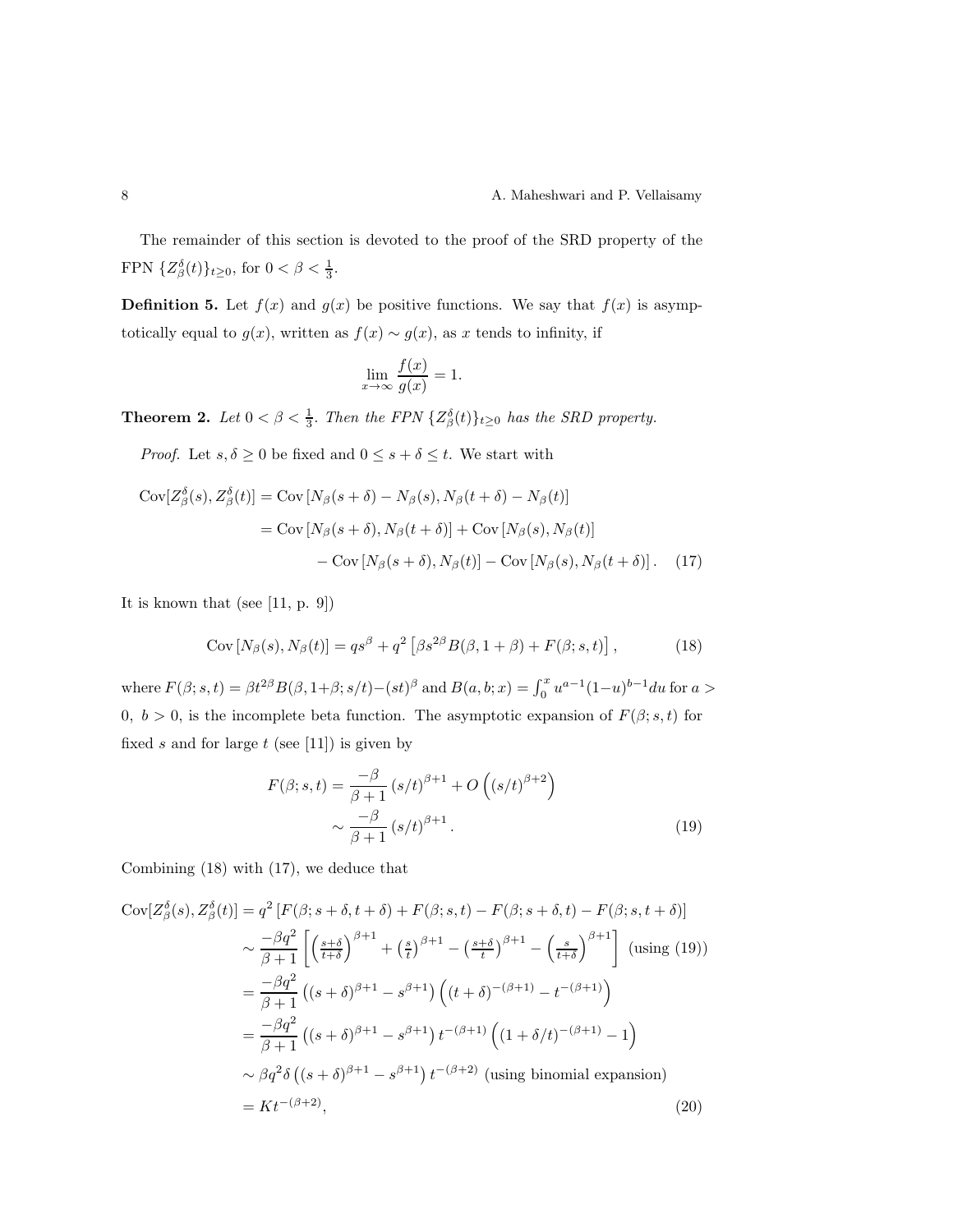Long-range dependence of fractional processes 9

where  $K = \beta q^2 \delta((s+\delta)^{\beta+1} - s^{\beta+1})$ . Observe that

$$
Var[Z_{\beta}^{\delta}(t)] = Var[N_{\beta}(t+\delta)] + Var[N_{\beta}(t)] - 2Cov[N_{\beta}(t), N_{\beta}(t+\delta)].
$$

Denote  $R = \frac{\lambda^2}{\beta}$  $\frac{\lambda^2}{\beta} \left( \frac{1}{\Gamma(2\beta)} - \frac{1}{\beta \Gamma^2(\beta)} \right) = 2d - q^2$ . Using (5) and (18), we get

$$
\begin{split} \text{Var}[Z^{\delta}_{\beta}(t)] &= q[(t+\delta)^{\beta} + t^{\beta}] + R[(t+\delta)^{2\beta} + t^{2\beta}] \\ &- 2\big[q t^{\beta} + q^{2}(\beta B(\beta, 1+\beta)t^{2\beta} + F(\beta; t, t+\delta))\big] \\ &= q[(t+\delta)^{\beta} - t^{\beta}] + R[(t+\delta)^{2\beta} + t^{2\beta}] - 2dt^{2\beta} - 2q^{2}F(\beta; t, t+\delta), \\ &= q[(t+\delta)^{\beta} - t^{\beta}] + R[(t+\delta)^{2\beta} + t^{2\beta}] - 2dt^{2\beta} \\ &- 2q^{2}\beta(t+\delta)^{2\beta}B(\beta, 1+\beta; t/(t+\delta)) + 2q^{2}(t(t+\delta))^{\beta}. \end{split}
$$

Since  $B(\beta, 1 + \beta; t/(t + \delta)) \sim B(\beta, 1 + \beta)$  for large t, we have

$$
\operatorname{Var}[Z_{\beta}^{\delta}(t)] = q[(t+\delta)^{\beta} - t^{\beta}] + (R - 2d)[(t+\delta)^{2\beta} + t^{2\beta}] + 2q^{2}(t(t+\delta))^{\beta}
$$
  
\n
$$
= q[(t+\delta)^{\beta} - t^{\beta}] - q^{2}[(t+\delta)^{2\beta} + t^{2\beta}] + 2q^{2}(t(t+\delta))^{\beta}
$$
  
\n
$$
= q[(t+\delta)^{\beta} - t^{\beta}] - q^{2}[(t+\delta)^{\beta} - t^{\beta}]^{2}
$$
  
\n
$$
= qt^{\beta}[(1+\delta/t)^{\beta} - 1] - q^{2}t^{2\beta}[(1+\delta/t)^{\beta} - 1]^{2}
$$
  
\n
$$
\sim \beta\delta qt^{\beta-1} - (\beta\delta q)^{2}t^{2(\beta-1)} \text{ (using binomial expansion)}
$$
  
\n
$$
\sim \beta\delta qt^{\beta-1}.
$$
 (21)

Using  $(20)$  and  $(21)$ , we finally obtain the correlation function, for large t,

$$
Corr[Z^{\delta}_{\beta}(s), Z^{\delta}_{\beta}(t)] = \frac{Cov[Z^{\delta}_{\beta}(s), Z^{\delta}_{\beta}(t)]}{\sqrt{Var[Z^{\delta}_{\beta}(s)]}\sqrt{Var[Z^{\delta}_{\beta}(t)]}}
$$

$$
\sim t^{-\frac{3}{2}(\beta+1)}S,
$$

where  $S = \frac{K}{\sqrt{\beta \delta q} \sqrt{\text{Var}[Z_{\beta}^{\delta}(s)]}}$ . Thus, the correlation function of the FPN process decays at the rate  $t^{-3(\beta+1)/2}$ . Since  $3(\beta+1)/2 \in (1.5, 2)$ , for  $0 < \beta < \frac{1}{3}$ , the result follows.

#### 4. Dependence structure for fractional negative binomial process

In this section, we investigate the LRD property of the FNBP  $\{Q_{\beta}(t)\}_{t\geq0}$ , studied in detail in [16], and the SRD property of the FNBN  $\{Q_{\beta}^{\delta}(t)\}_{t\geq0}$ . For that purpose, we first need the following result from [16] regarding the mean, variance and autocovariance functions of the FNBP.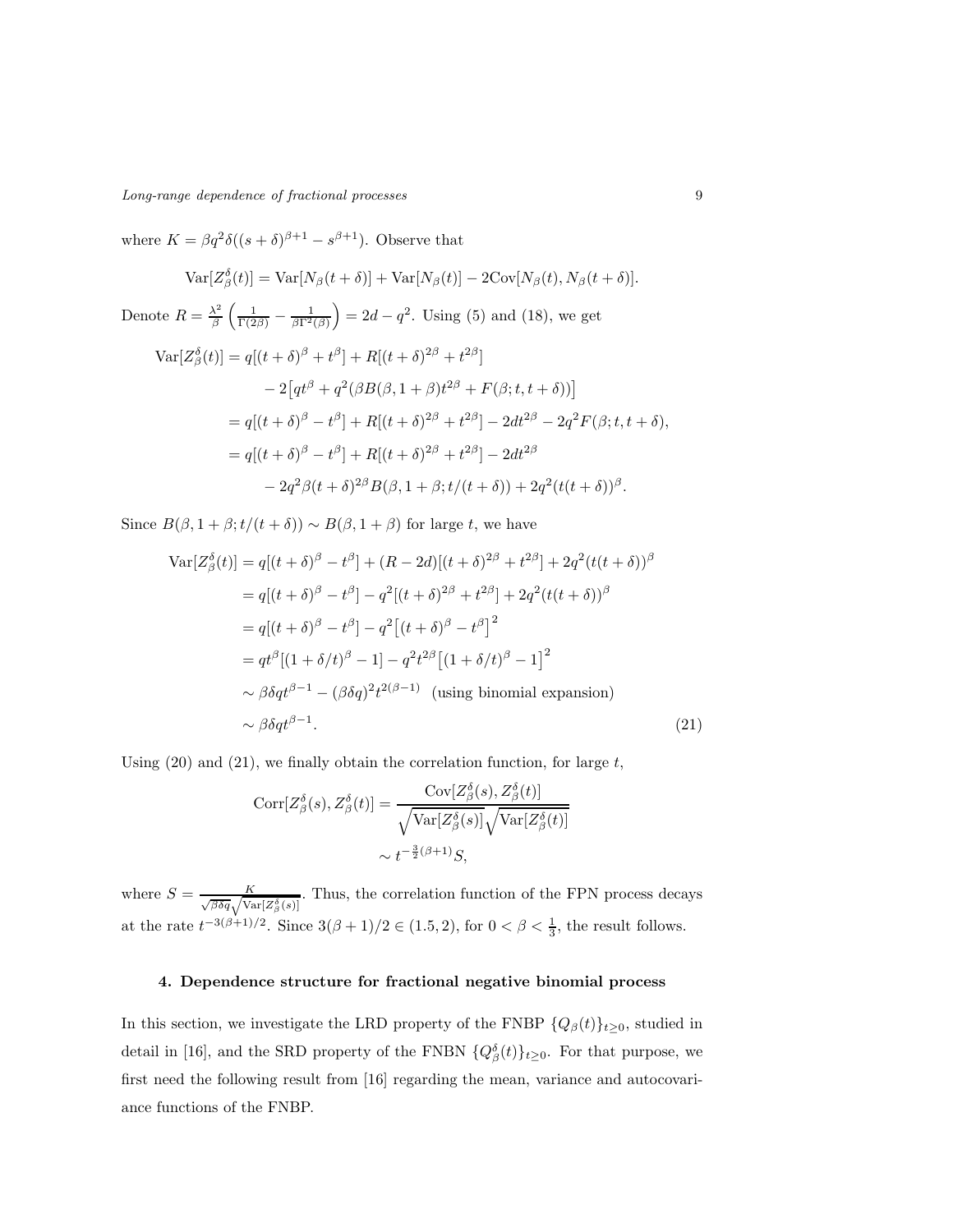**Theorem 3.** The mean, variance and autocovariance functions of the FNBP  $\{Q_{\beta}(t)\}_{t\geq 0}$ are given by  $\overline{B}$ 

(i) 
$$
\mathbb{E}[Q_{\beta}(t)] = q \frac{\Gamma(pt + \beta)}{\alpha^{\beta} \Gamma(pt)} = q \mathbb{E}[Y^{\beta}(t)] \sim q \left(\frac{pt}{\alpha}\right)^{\beta} = \left(\frac{p}{\alpha}\right)^{\beta} \mathbb{E}[N_{\beta}(t)],
$$
 for large  $t$ ,  
\n(ii)  $Var[Q_{\beta}(t)] = q \mathbb{E}[Y^{\beta}(t)] \left(1 - q \mathbb{E}[Y^{\beta}(t)]\right) + 2d \mathbb{E}[Y^{2\beta}(t)],$ 

$$
(iii) \quad Cov[Q_{\beta}(s), Q_{\beta}(t)] = q\mathbb{E}[Y^{\beta}(s)] + d\mathbb{E}[Y^{2\beta}(s)] - q^2\mathbb{E}[Y^{\beta}(s)]\mathbb{E}[Y^{\beta}(t)]
$$

$$
+ q^2\beta\mathbb{E}[Y^{2\beta}(t)B(\beta, 1+\beta; Y(s)/Y(t))].
$$

We need the following result also.

**Lemma 2.** Let  $0 < \beta < 1$  and  $a \ge b \ge 0$ . Then,

$$
(a-b)^{\beta} \ge a^{\beta} - b^{\beta}.
$$
\n<sup>(22)</sup>

*Proof.* Since  $b \geq 0$ , we have

$$
x - b \le x, \ x \in (b, a)
$$
  
\n
$$
\Rightarrow (x - b)^{\beta - 1} \ge x^{\beta - 1} \text{ (since } \beta < 1)
$$
  
\n
$$
\Rightarrow \int_b^a (x - b)^{\beta - 1} dx \ge \int_b^a x^{\beta - 1} dx
$$
  
\n
$$
\Rightarrow (a - b)^{\beta} \ge a^{\beta} - b^{\beta},
$$

since  $0<\beta<1.$ 

The following is the key result used in the proof of the main result.

**Lemma 3.** Let  $0 < \beta < 1$  and  $0 < s < t$ , where s is fixed. Then, as t tends to infinity, (i) The asymptotic expansion of  $\mathbb{E}[Y^{\beta}(s)Y^{\beta}(t)]$  is

$$
\mathbb{E}\left[Y^{\beta}(s)Y^{\beta}(t)\right] \sim \mathbb{E}\left[Y^{\beta}(s)\right]\mathbb{E}\left[Y^{\beta}(t-s)\right].\tag{23}
$$

(ii) The asymptotic expansion of  $\beta \mathbb{E} \left[ Y^{2\beta}(t) B(\beta, 1+\beta; Y(s)/Y(t)) \right]$  is

$$
\beta \mathbb{E}\left[Y^{2\beta}(t)B(\beta, 1+\beta; Y(s)/Y(t))\right] \sim \mathbb{E}\left[Y^{\beta}(s)\right] \mathbb{E}\left[Y^{\beta}(t-s)\right].\tag{24}
$$

(iii) For fixed  $\delta > 0$ , the asymptotic expansion of  $\mathbb{E}[Y^{2\beta}(t + \delta)B(\beta, 1 + \beta; Y(t)/Y(t + \delta))]$ is

$$
\mathbb{E}\left[Y^{2\beta}(t+\delta)B(\beta,1+\beta;Y(t)/Y(t+\delta))\right] \sim B(\beta,1+\beta)\mathbb{E}\left[Y^{2\beta}(t+\delta)\right].\tag{25}
$$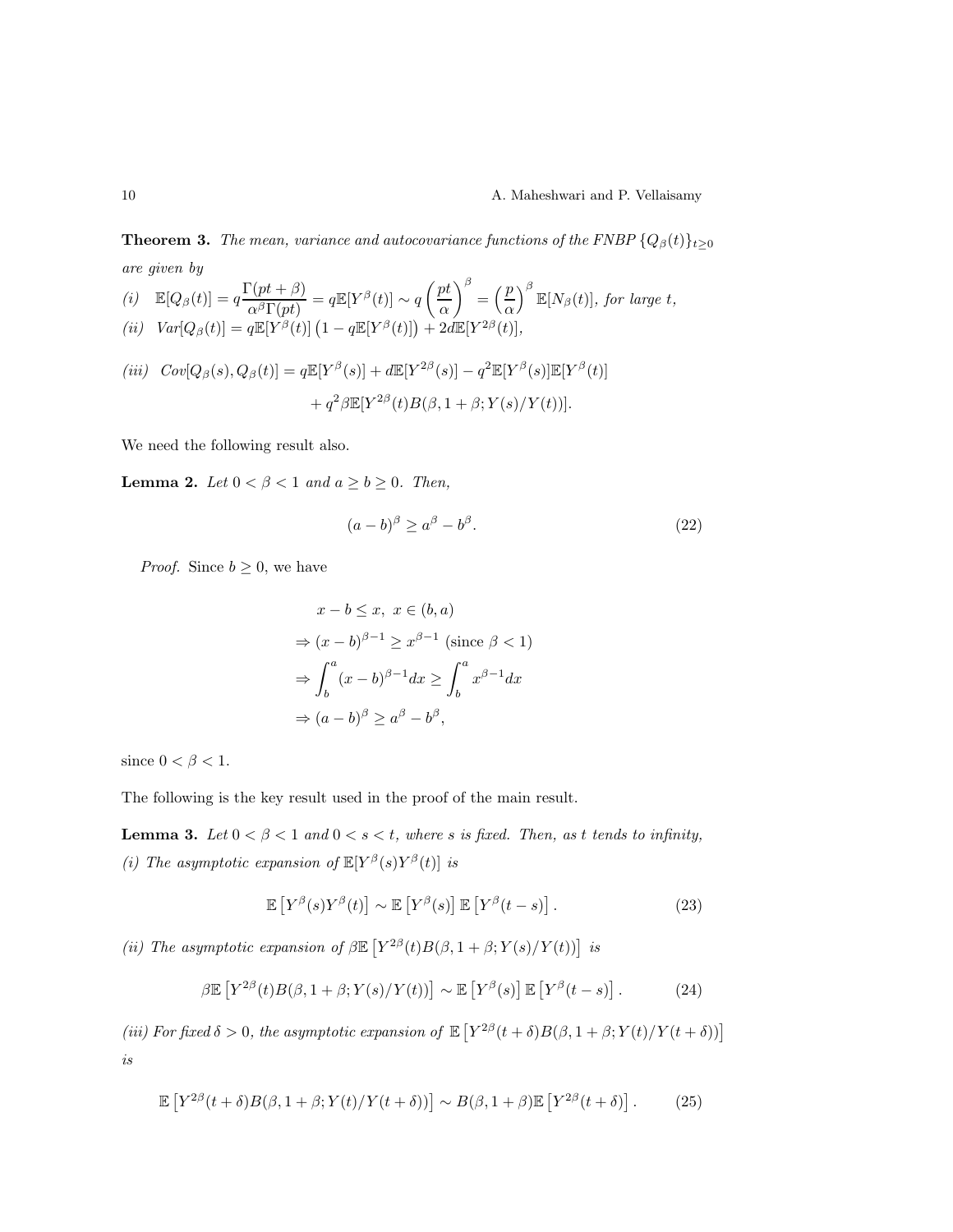Proof. (i): First note that, by Stirling's approximation,

$$
\mathbb{E}[Y^{\beta}(t)] = \frac{1}{\alpha^{\beta}} \frac{\Gamma(pt + \beta)}{\Gamma(pt)} \sim \left(\frac{pt}{\alpha}\right)^{\beta}, \text{ for large } t.
$$
 (26)

Since the gamma subordinator  $\{Y(t)\}_{t\geq 0}$  has stationary and independent increments, it suffices to show that

$$
\lim_{t \to \infty} \frac{\mathbb{E}[Y^{\beta}(s)Y^{\beta}(t)]}{\mathbb{E}[Y^{\beta}(s)(Y(t) - Y(s))^{\beta}]} = 1.
$$

Since  $\{Y(t)\}_{t\geq 0}$  is an a.s. increasing process with  $Y(0) = 0$ ,

$$
Y(t) - Y(s) \le Y(t) \quad a.s.
$$
  
\n
$$
\Rightarrow \mathbb{E}[Y^{\beta}(s)(Y(t) - Y(s))^{\beta}] \le \mathbb{E}[Y^{\beta}(s)Y^{\beta}(t)]
$$
  
\n
$$
\Rightarrow \frac{\mathbb{E}[Y^{\beta}(s)Y^{\beta}(t)]}{\mathbb{E}[Y^{\beta}(s)(Y(t) - Y(s))^{\beta}]} \ge 1.
$$
\n(27)

Now consider

$$
\frac{\mathbb{E}[Y^{\beta}(s)Y^{\beta}(t)]}{\mathbb{E}[Y^{\beta}(s)(Y(t) - Y(s))^{\beta}]} = \frac{\mathbb{E}[Y^{\beta}(s)\{Y^{\beta}(t) - (Y(t) - Y(s))^{\beta}\}]}{\mathbb{E}[Y^{\beta}(s)(Y(t) - Y(s))^{\beta}]} + 1
$$
\n
$$
\leq \frac{\mathbb{E}[Y^{\beta}(s)\{Y^{\beta}(t) - (Y^{\beta}(t) - Y^{\beta}(s))\}]}{\mathbb{E}[Y^{\beta}(s)(Y(t) - Y(s))^{\beta}]} + 1 \text{ (using (22))}
$$
\n
$$
= \frac{\mathbb{E}[Y^{\beta}(s)(Y(t) - Y(s))^{\beta}]}{\mathbb{E}[Y^{\beta}(s)(Y(t) - Y(s))^{\beta}]} + 1. \tag{28}
$$

From  $(27)$  and  $(28)$ , we have that

$$
1\leq \frac{\mathbb{E}[Y^{\beta}(s)Y^{\beta}(t)]}{\mathbb{E}\left[Y^{\beta}(s)(Y(t)-Y(s))^{\beta}\right]}\leq \frac{\mathbb{E}\left[Y^{2\beta}(s)\right]}{\mathbb{E}\left[Y^{\beta}(s)(Y(t)-Y(s))^{\beta}\right]}+1.
$$

Taking the limit as  $t$  tends to infinity in the above equation and using the fact that  $\{Y(t)\}_{t\geq 0}$  has stationary and independent increments, we get

$$
1 \leq \lim_{t \to \infty} \frac{\mathbb{E}[Y^{\beta}(s)Y^{\beta}(t)]}{\mathbb{E}[Y^{\beta}(s)(Y(t) - Y(s))^{\beta}]} \leq 1 + \lim_{t \to \infty} \frac{\mathbb{E}[Y^{2\beta}(s)]}{\mathbb{E}[Y^{\beta}(s)]\mathbb{E}[Y^{\beta}(t-s)]}
$$
  

$$
1 \leq \lim_{t \to \infty} \frac{\mathbb{E}[Y^{\beta}(s)Y^{\beta}(t)]}{\mathbb{E}[Y^{\beta}(s)(Y(t) - Y(s))^{\beta}]} \leq 1, \quad \text{(using Theorem 3(i))}
$$

which proves Part (i).

(ii): To prove Part (ii), it suffices to show that (in view of Part (i))

$$
\lim_{t\to\infty}\frac{\beta{\mathbb E}\left[Y^{2\beta}(t)B(\beta,1+\beta;Y(s)/Y(t))\right]}{{\mathbb E}\left[Y^{\beta}(s)Y^{\beta}(t)\right]}=1.
$$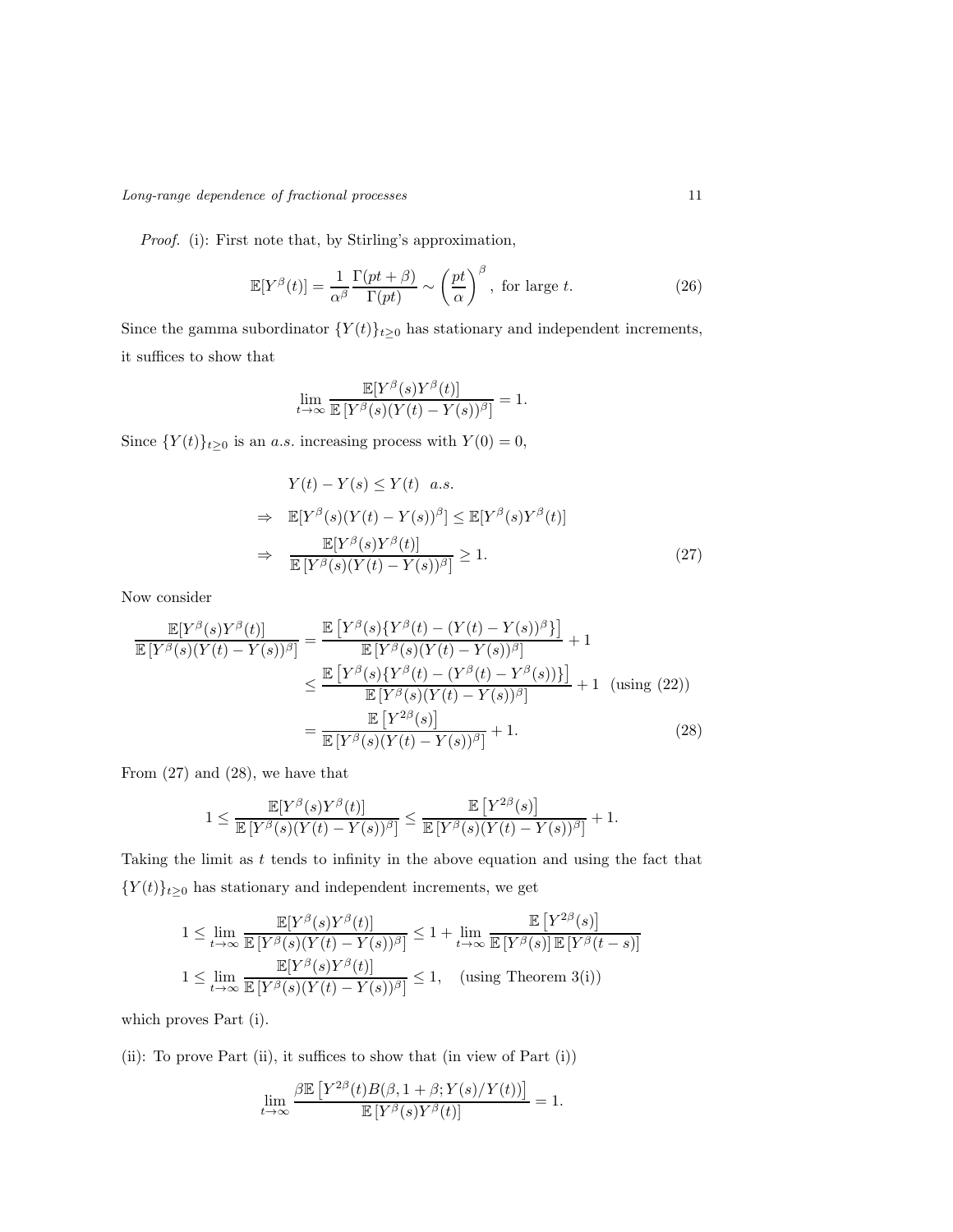Note that

$$
B(\beta, 1+\beta; Y(s)/Y(t)) = \int_0^{\frac{Y(s)}{Y(t)}} u^{\beta-1} (1-u)^{\beta} du
$$
  
\n
$$
\leq \int_0^{\frac{Y(s)}{Y(t)}} u^{\beta-1} du \text{ (since } (1-u)^{\beta} \leq 1)
$$
  
\n
$$
= \frac{Y^{\beta}(s)}{\beta Y^{\beta}(t)},
$$

which leads to

$$
\lim_{t \to \infty} \frac{\beta \mathbb{E}\left[Y^{2\beta}(t)B(\beta, 1+\beta; Y(s)/Y(t))\right]}{\mathbb{E}\left[Y^{\beta}(s)Y^{\beta}(t)\right]} \le 1.
$$

On the other hand,

$$
B(\beta, 1+\beta; Y(s)/Y(t)) = \int_0^{\frac{Y(s)}{Y(t)}} u^{\beta-1} (1-u)^{\beta} du
$$
  
\n
$$
\geq \int_0^{\frac{Y(s)}{Y(t)}} u^{\beta-1} (1-u^{\beta}) du \text{ (using (22))}
$$
  
\n
$$
= \frac{1}{\beta} \left( \frac{Y^{\beta}(s)}{Y^{\beta}(t)} - \frac{Y^{2\beta}(s)}{2Y^{2\beta}(t)} \right).
$$

This leads to

$$
\lim_{t \to \infty} \frac{\beta \mathbb{E}\left[Y^{2\beta}(t)B(\beta, 1+\beta; Y(s)/Y(t))\right]}{\mathbb{E}\left[Y^{\beta}(s)Y^{\beta}(t)\right]} \geq \lim_{t \to \infty} \frac{\beta \mathbb{E}\left[Y^{2\beta}(t)\frac{1}{\beta}\left(\frac{Y^{\beta}(s)}{Y^{\beta}(t)} - \frac{Y^{2\beta}(s)}{2Y^{2\beta}(t)}\right)\right]}{\mathbb{E}\left[Y^{\beta}(s)Y^{\beta}(t)\right]}
$$
\n
$$
= \lim_{t \to \infty} \frac{\mathbb{E}\left[Y^{\beta}(t)Y^{\beta}(s) - Y^{2\beta}(s)/2\right]}{\mathbb{E}\left[Y^{\beta}(s)Y^{\beta}(t)\right]}
$$
\n
$$
= 1 - \lim_{t \to \infty} \frac{\mathbb{E}\left[Y^{2\beta}(s)\right]}{2\mathbb{E}\left[Y^{\beta}(s)\right]\mathbb{E}\left[Y^{\beta}(t-s)\right]} = 1,
$$

using Part (i) and Theorem 3(i). This completes the proof of Part (ii).

(iii): It is known that if  $X \sim G(\alpha, p_1)$  and  $Y \sim G(\alpha, p_2)$  are two independent gamma random variables, then  $U = (X + Y)$  and  $V = X/(X + Y)$  are independent  $G(\alpha, p_1 + p_2)$ and Beta $(p_1, p_2)$  variables. Since  $\{Y(t)\}_{t\geq 0}$  is a gamma subordinator,  $Y(t + \delta) \stackrel{d}{=}$  $Y(t + \delta) - Y(t) + Y(t) \stackrel{d}{=} Y^*(\delta) + Y(t)$ , where  $Y^*(\delta)$  and  $Y(t)$  are independent and hence  $\frac{Y(t)}{Y^*(\delta)+Y(t)}$  and  $Y^*(\delta)+Y(t)$  are independent. In other words,  $\frac{Y(t)}{Y(t+\delta)}$  and  $Y(t+\delta)$ are independent. Therefore,

$$
\lim_{t \to \infty} \frac{\mathbb{E}\left[Y^{2\beta}(t+\delta)B(\beta, 1+\beta; Y(t)/Y(t+\delta))\right]}{B(\beta, 1+\beta)\mathbb{E}\left[Y^{2\beta}(t+\delta)\right]} \n= \lim_{t \to \infty} \frac{\mathbb{E}\left[Y^{2\beta}(t+\delta)\right] \mathbb{E}\left[B(\beta, 1+\beta; Y(t)/Y(t+\delta))\right]}{B(\beta, 1+\beta)\mathbb{E}\left[Y^{2\beta}(t+\delta)\right]}
$$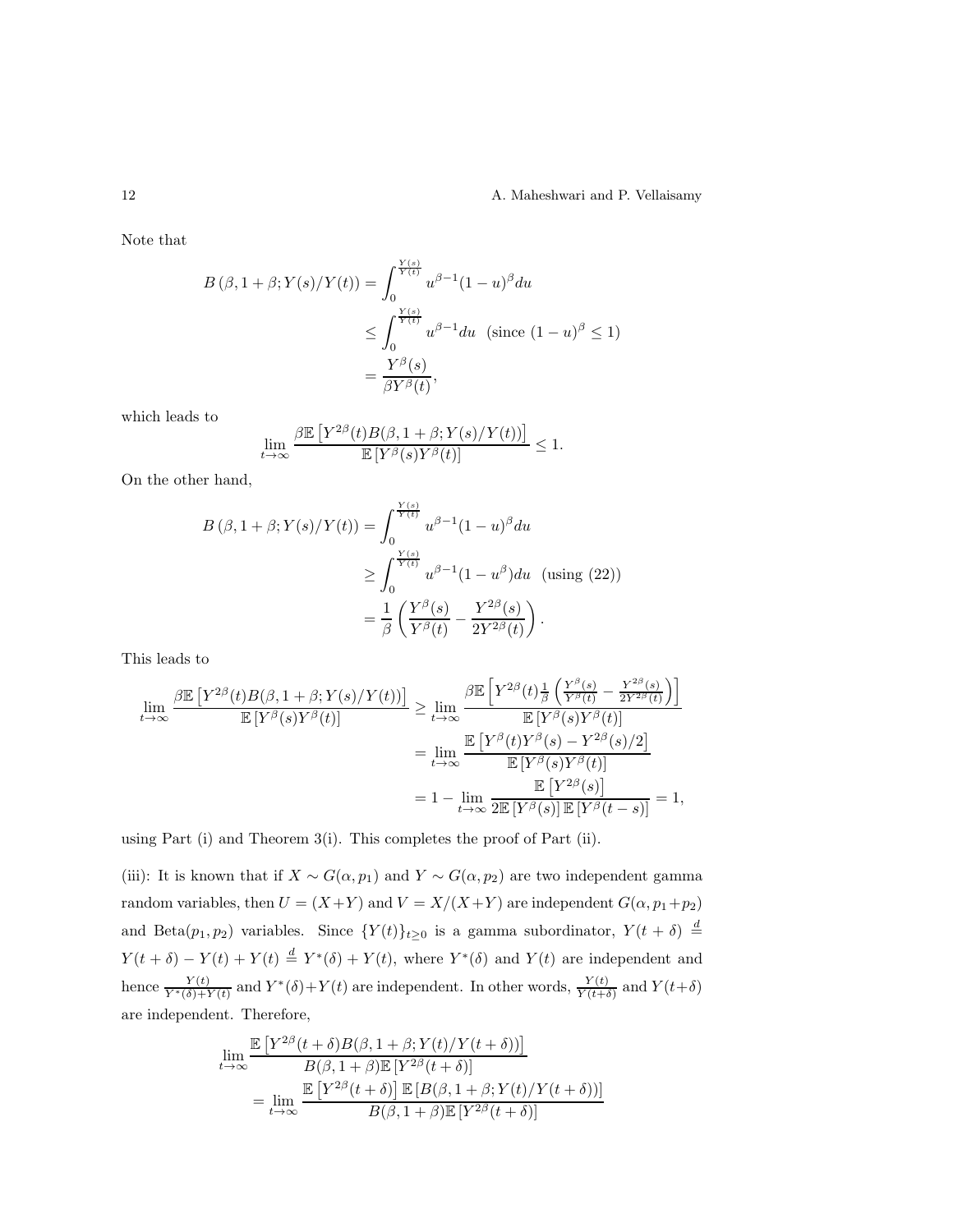Long-range dependence of fractional processes 13

$$
= \lim_{t \to \infty} \frac{\mathbb{E}\left[B(\beta, 1+\beta; Y(t)/Y(t+\delta))\right]}{B(\beta, 1+\beta)}.
$$

As  $t \to \infty$ ,  $Y(t) \to \infty$  a.s.,  $\frac{Y(t)}{Y(t+\delta)} \to 1$  a.s. and hence  $B(\beta, 1+\beta; Y(t)/Y(t+\delta)) \to$  $B(\beta, 1+\beta)$  a.s. Also,  $B(\beta, 1+\beta; Y(t)/Y(t+\delta))(\omega) \leq B(\beta, 1+\beta)$  for all  $\omega$  and t and hence uniformly bounded. Therefore,

$$
\lim_{t \to \infty} \mathbb{E}\left[B(\beta, 1+\beta; Y(t)/Y(t+\delta))\right] = B(\beta, 1+\beta),
$$

which proves the result.

We are now ready to prove the main result of this section.

# **Theorem 4.** The FNBP  $\{Q_{\beta}(t)\}_{t\geq 0}$  has the LRD property.

*Proof.* Consider the last term of  $Cov[Q_\beta(s), Q_\beta(t)]$  given in Theorem 3(iii), namely,

$$
\beta q^2 \mathbb{E}\Big[ Y^{2\beta}(t) B(\beta, 1+\beta; Y(s)/Y(t)) \Big].
$$

Using Lemma 3(ii), we get for large  $t$ ,

$$
q^2\beta \mathbb{E}[Y^{2\beta}(t)B(\beta, 1+\beta; Y(s)/Y(t)) \sim q^2 \mathbb{E}[Y^{\beta}(s)] \mathbb{E}[Y^{\beta}(t-s)]. \tag{29}
$$

By  $(26)$  and  $(29)$ , Theorem 3(iii) becomes for large t,

$$
Cov[Q_{\beta}(s), Q_{\beta}(t)] \sim q \mathbb{E}[Y^{\beta}(s)] + d\mathbb{E}[Y^{2\beta}(s)]
$$
  

$$
-q^{2} \mathbb{E}[Y^{\beta}(s)] \left(\frac{pt}{\alpha}\right)^{\beta} + q^{2} \mathbb{E}[Y^{\beta}(s)] \left(\frac{p(t-s)}{\alpha}\right)^{\beta}
$$
  

$$
= q \mathbb{E}[Y^{\beta}(s)] + d\mathbb{E}[Y^{2\beta}(s)] - q^{2} \mathbb{E}[Y^{\beta}(s)] \left(\left(\frac{pt}{\alpha}\right)^{\beta} - \left(\frac{pt - ps}{\alpha}\right)^{\beta}\right)
$$
  

$$
\sim q \mathbb{E}[Y^{\beta}(s)] + d\mathbb{E}[Y^{2\beta}(s)], \qquad (30)
$$

since  $t^{\beta} - (t - s)^{\beta} \sim \beta st^{\beta - 1}$  for large t.

Similarly, from Theorem 3(ii) and (26), we have

$$
\operatorname{Var}[Q_{\beta}(t)] \sim q \left(\frac{pt}{\alpha}\right)^{\beta} - q^{2} \left(\frac{pt}{\alpha}\right)^{2\beta} + 2d \left(\frac{pt}{\alpha}\right)^{2\beta}
$$

$$
= t^{2\beta} \left(q \left(\frac{p}{t\alpha}\right)^{\beta} - q^{2} \left(\frac{p}{\alpha}\right)^{2\beta} + 2d \left(\frac{p}{\alpha}\right)^{2\beta}\right)
$$

$$
\sim t^{2\beta} \left(\frac{p}{\alpha}\right)^{2\beta} \left(2d - q^{2}\right)
$$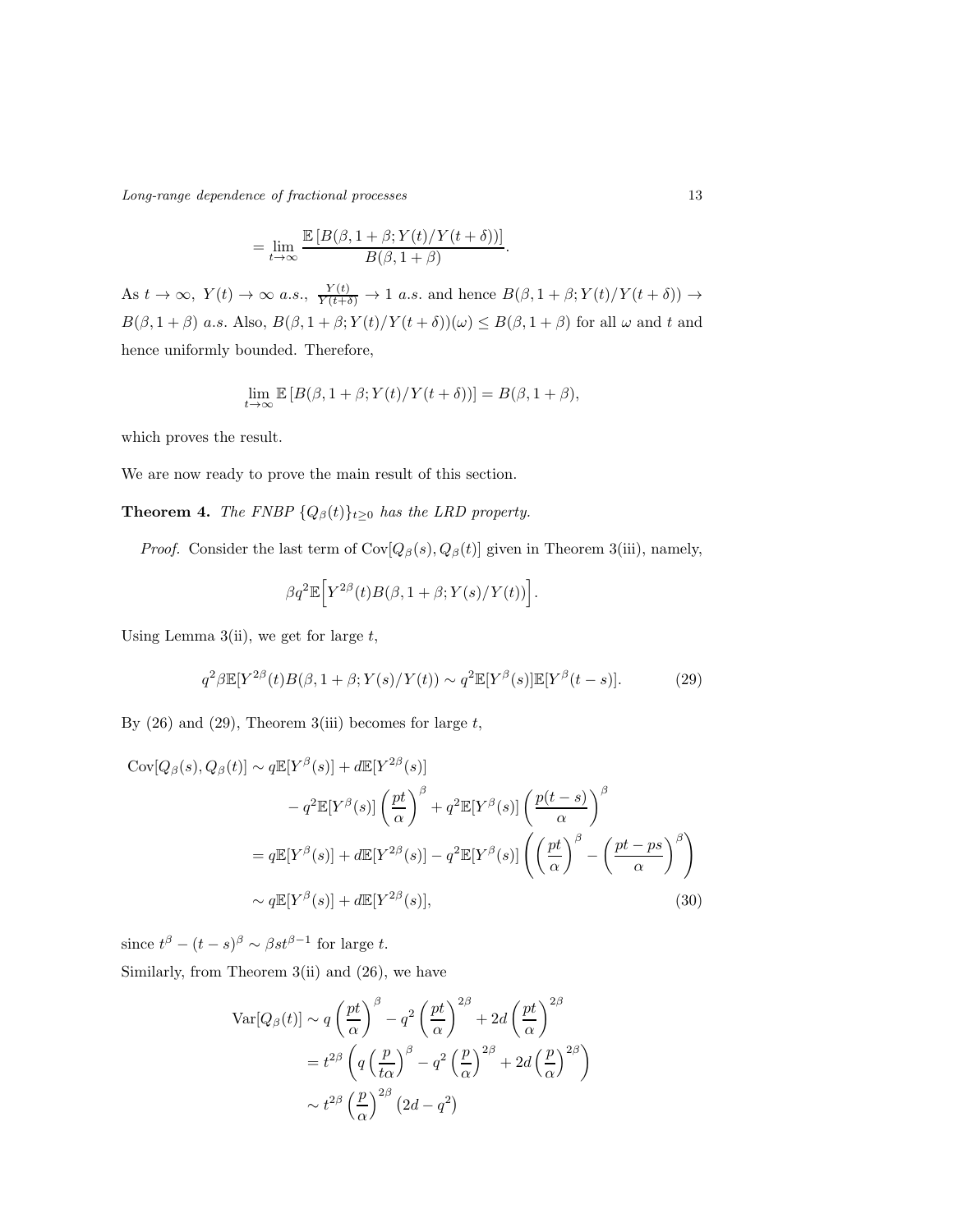14 A. Maheshwari and P. Vellaisamy

$$
=t^{2\beta}d_1,\tag{31}
$$

where  $d_1 = (p/\alpha)^{2\beta} R$ . Thus, from (30) and (31), the correlation between  $Q_\beta(s)$  and  $Q_{\beta}(t)$  for large  $t > s$ , is

$$
Corr[Q_{\beta}(s), Q_{\beta}(t)] \sim \frac{q \mathbb{E}[Y^{\beta}(s)] + d \mathbb{E}[Y^{2\beta}(s)]}{\sqrt{t^{2\beta}d_1}\sqrt{\text{Var}[Q_{\beta}(s)]}} = t^{-\beta} \left( \frac{q \mathbb{E}[Y^{\beta}(s)] + d \mathbb{E}[Y^{2\beta}(s)]}{\sqrt{d_1 \text{Var}[Q_{\beta}(s)]}} \right),
$$

which decays like the power law  $t^{-\beta}$ ,  $0 < \beta < 1$  (see Definition 4). Hence, the FNBP exhibits the LRD property.

Finally, we show that the FNBN  $\{Q_{\beta}^{\delta}(t)\}_{t\geq 0}$  has the SRD property.

**Theorem 5.** The FNBN  $\{Q^{\delta}_{\beta}(t)\}_{t\geq 0}$  exhibits the SRD property.

*Proof.* Let  $s, \delta \ge 0$  be fixed and  $s + \delta \le t$ . By Theorem 3(i), we have for large t,

$$
\mathbb{E}[Q_{\beta}^{\delta}(t)] = q(\mathbb{E}[Y^{\beta}(t+\delta)] - \mathbb{E}[Y^{\beta}(t)])
$$

$$
\sim q\left(\frac{pt}{\alpha}\right)^{\beta} \left[ (1+\delta/t)^{\beta} - 1 \right]
$$
(32)

$$
\sim q\beta\delta\left(\frac{p}{\alpha}\right)^{\beta}t^{\beta-1}.\tag{33}
$$

Now using Theorem 3(iii), we get

$$
\mathbb{E}[Q_{\beta}^{\delta}(s)Q_{\beta}^{\delta}(t)] = \mathbb{E}[Q_{\beta}(s+\delta)Q_{\beta}(t+\delta)] - \mathbb{E}[Q_{\beta}(s+\delta)Q_{\beta}(t)] - \mathbb{E}[Q_{\beta}(s)Q_{\beta}(t+\delta)]
$$
  
\n
$$
+ \mathbb{E}[Q_{\beta}(s)Q_{\beta}(t)]
$$
  
\n
$$
= \beta q^{2} \Big( \mathbb{E}[Y^{2\beta}(t+\delta)B(\beta, 1+\beta; Y(s+\delta)/Y(t+\delta))] - \mathbb{E}[Y^{2\beta}(t)B(\beta, 1+\beta; Y(s+\delta)/Y(t))] - \mathbb{E}[Y^{2\beta}(t+\delta)B(\beta, 1+\beta; Y(s)/Y(t+\delta))]
$$
  
\n
$$
+ \mathbb{E}[Y^{2\beta}(t)B(\beta, 1+\beta; Y(s)/Y(t))] \Big)
$$
  
\n
$$
\sim q^{2} \Big( \mathbb{E}[Y^{\beta}(s+\delta)]\mathbb{E}[Y^{\beta}(t-s)] - \mathbb{E}[Y^{\beta}(s+\delta)]\mathbb{E}[Y^{\beta}(t-s-\delta)] - \mathbb{E}[Y^{\beta}(s)]\mathbb{E}[Y^{\beta}(t-s)] \Big) \Big( \text{using (24)})
$$
  
\n
$$
\sim q^{2} \left( \frac{pt}{\alpha} \right)^{\beta} \Big[ \mathbb{E}[Y^{\beta}(s+\delta)] \left( 1 - \frac{s}{t} \right)^{\beta} - \mathbb{E}[Y^{\beta}(s+\delta)] \left( 1 - \frac{s+\delta}{t} \right)^{\beta}
$$
  
\n
$$
- \mathbb{E}[Y^{\beta}(s)] \left( 1 - \frac{s-\delta}{t} \right)^{\beta} + \mathbb{E}[Y^{\beta}(s)] \left( 1 - \frac{s}{t} \right)^{\beta} \Big], \qquad (34)
$$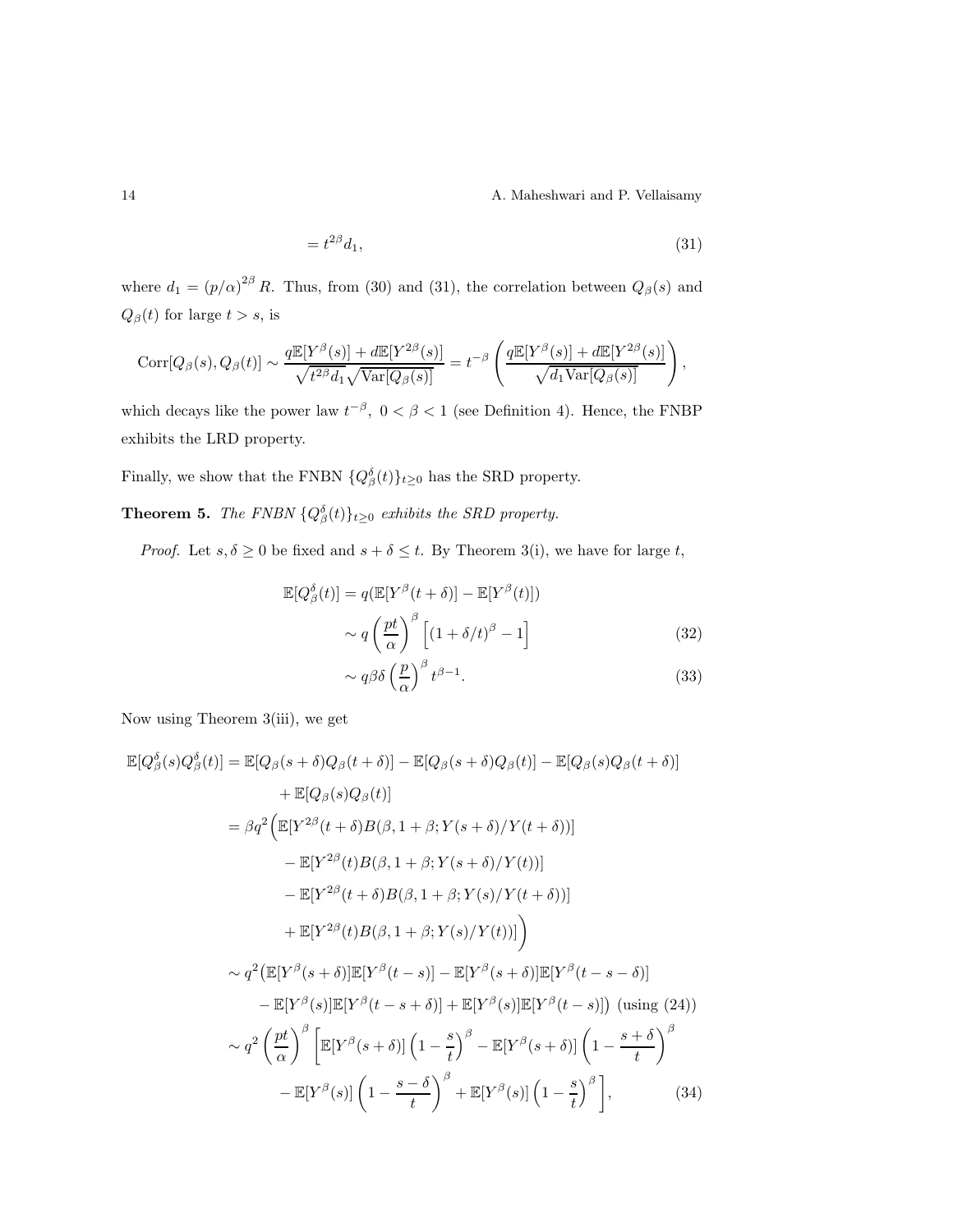using  $(26)$ . From  $(32)$ , we have

$$
\mathbb{E}[Q_{\beta}^{\delta}(s)]\mathbb{E}[Q_{\beta}^{\delta}(t)] \sim q^2 \left(\frac{pt}{\alpha}\right)^{\beta} \left(\mathbb{E}[Y^{\beta}(s+\delta)] - \mathbb{E}[Y^{\beta}(s)]\right) \left(\left(1+\frac{\delta}{t}\right)^{\beta}-1\right).
$$

Using  $(1 \pm s/t)^{\beta} \sim 1 \pm \beta s/t + \beta(\beta - 1)s^{2}/2t^{2}$ , for large t, in (34) and after some routine calculations, we get

$$
Cov[Q^{\delta}_{\beta}(s), Q^{\delta}_{\beta}(t)] \sim q^2 \left(\frac{pt}{\alpha}\right)^{\beta} \frac{\beta(\beta-1)}{2t^2} \left[ (s^2 - (s+\delta)^2 - \delta^2) \mathbb{E}[Y^{\beta}(s+\delta)] + (s^2 + \delta^2 - (s-\delta)^2) \mathbb{E}[Y^{\beta}(s)] \right]
$$

$$
= t^{\beta-2} q^2 \delta \left(\frac{p}{\alpha}\right)^{\beta} \beta(1-\beta) \left( (s+\delta) \mathbb{E}[Y^{\beta}(s+\delta)] - s \mathbb{E}[Y^{\beta}(s)] \right). (35)
$$

Using  $\mathbb{E}[Q_{\beta}^2(t)] = q \mathbb{E}[Y^{\beta}(t)] + 2d\mathbb{E}[Y^{2\beta}(t)]$  (see Theorem 3(ii)), we get

$$
\mathbb{E}[(Q_{\beta}^{\delta}(t))^{2}] = \mathbb{E}[Q_{\beta}^{2}(t+\delta)] + \mathbb{E}[Q_{\beta}^{2}(t)] - 2\mathbb{E}[Q_{\beta}(t+\delta)Q_{\beta}(t)]
$$
  
\n
$$
= q (\mathbb{E}[Y^{\beta}(t+\delta)] - \mathbb{E}[Y^{\beta}(t)]) + 2d (\mathbb{E}[Y^{2\beta}(t)] + \mathbb{E}[Y^{2\beta}(t+\delta)])
$$
  
\n
$$
- 2d\mathbb{E}[Y^{2\beta}(t)] - 2\beta q^{2}\mathbb{E}[Y^{2\beta}(t+\delta)B(\beta, 1+\beta; Y(t)/Y(t+\delta))]
$$
  
\n
$$
\sim q (\mathbb{E}[Y^{\beta}(t+\delta)] - \mathbb{E}[Y^{\beta}(t)]) + 2d (\mathbb{E}[Y^{2\beta}(t)] + \mathbb{E}[Y^{2\beta}(t+\delta)])
$$
  
\n
$$
- 2d(\mathbb{E}[Y^{2\beta}(t)] + \mathbb{E}[Y^{2\beta}(t+\delta)])
$$
 (using (25))  
\n
$$
= q (\mathbb{E}[Y^{\beta}(t+\delta)] - \mathbb{E}[Y^{\beta}(t)])
$$
  
\n
$$
= \mathbb{E}[Q_{\beta}^{\delta}(t)].
$$

From (33), we have

$$
\operatorname{Var}[Q^{\delta}_{\beta}(t)] \sim t^{\beta - 1} \beta \delta q \left(\frac{p}{\alpha}\right)^{\beta} - \left(\frac{\beta \delta q p^{\beta}}{\alpha^{\beta}}\right)^{2} t^{2(\beta - 1)} \sim t^{\beta - 1} \beta \delta q \left(\frac{p}{\alpha}\right)^{\beta}.
$$
\n(36)

Thus, using  $(35)$  and  $(36)$ , we have for fixed s and large t,

$$
Corr[Q^{\delta}_{\beta}(s), Q^{\delta}_{\beta}(t)] \sim t^{-(3-\beta)/2} \left( \frac{q^2 \beta (1-\beta) \delta \left(\frac{p}{\alpha}\right)^{\beta} \left( (s+\delta) \mathbb{E}[Y^{\beta}(s+\delta)] - s \mathbb{E}[Y^{\beta}(s)] \right)}{\sqrt{\text{Var}[Q^{\delta}_{\beta}(s)] \beta \delta q \left(\frac{p}{\alpha}\right)^{\beta}}} \right).
$$

Since  $(3 - \beta)/2 \in (1, 1.5)$ , for  $0 < \beta < 1$ , the increments of the FNBP possess the SRD property.

Remark 2. Since the FPP is a non-stationary process, the FNBP is also a nonstationary process. Also, as seen earlier, the FNBP has the long-range dependence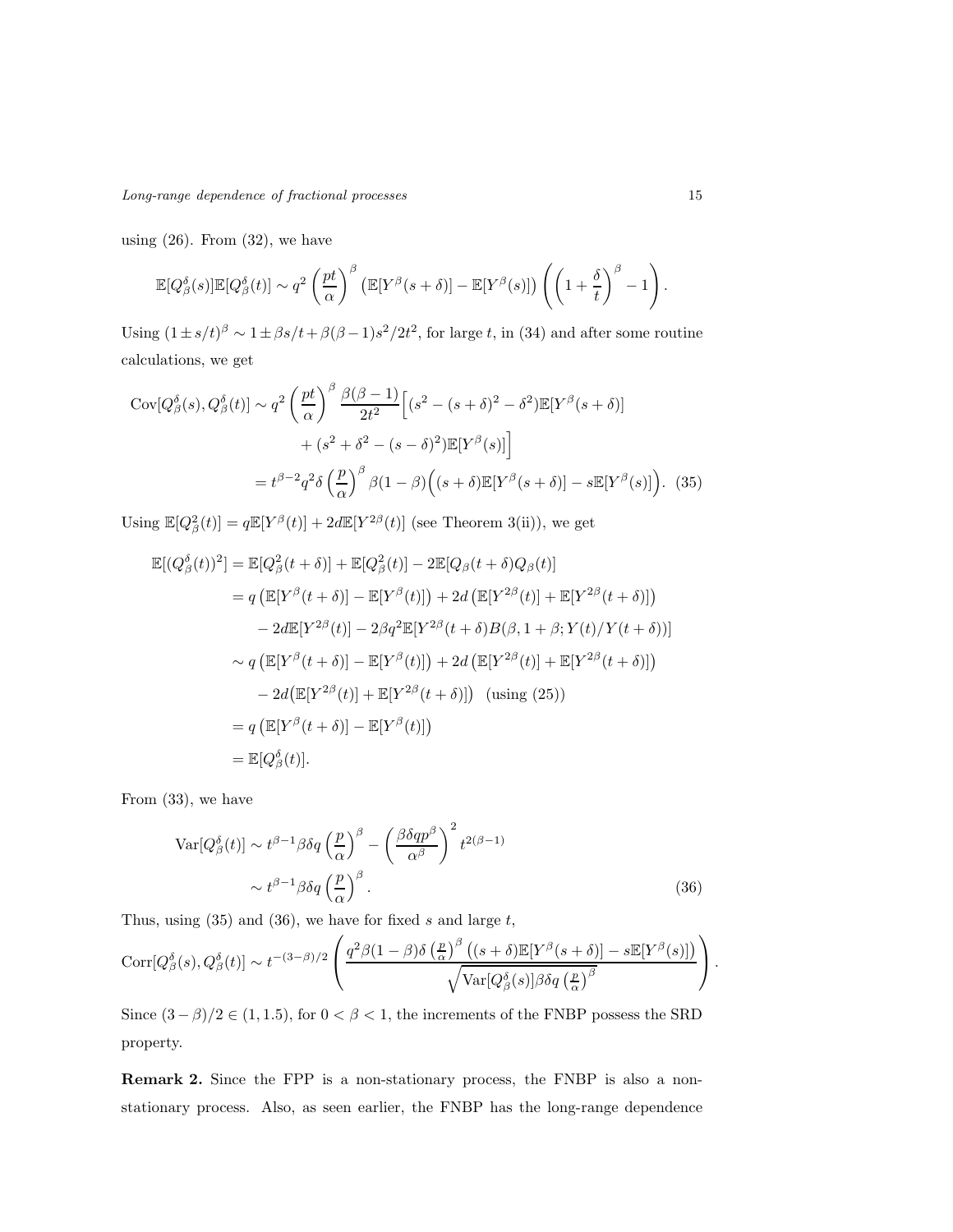property, its increments are correlated and exhibit the short-range dependence property. Such stochastic models have wide applicability in many different areas, such as economics, finance, physics and engineering sciences.

#### Acknowledgements

The authors thank the referee for some critical and encouraging comments, especially regarding the Definition 4. A part of this work was done when the second author was visiting the Department of Statistics and Probability, Michigan State University, during Summer-2015. The authors thank Prof. Hira L. Koul for some helpful comments.

#### References

- [1] Beghin, L. and Orsingher, E. (2009). Fractional Poisson processes and related planar random motions. Electron. J. Probab., 61, 1790–1827.
- [2] Biard, R. and Saussereau, B. (2014). Fractional Poisson process: long-range dependence and applications in ruin theory. J. Appl. Probab., 51, 727–740.
- [3] Ding, Z., Granger, C. W. J. and Engle, R. F. (1993). A long memory property of stock market returns and a new model. J. Empirical Finance, 1, 83 – 106.
- [4] DOUKHAN, P., OPPENHEIM, G. AND TAQQU, M.S. (EDS.) (2003). Theory and applications of long-range dependence. Birkhäuser Boston, Inc., Boston.
- [5] D'OVIDIO, M. AND NANE, E. (2014) Time dependent random fields on spherical nonhomogeneous surfaces. Stochastic Process. Appl., 124, 2098-2131.
- [6] Feller, W. (1971). An Introduction to Probability Theory and its Applications. Vol. II. Second edition. John Wiley & Sons Inc., New York.
- [7] HEYDE, C. C. AND YANG, Y. (1997). On defining long-range dependence. J. Appl. Probab., 34, 939–944.
- [8] Karagiannis, T., Molle, M. and Faloutsos, M. (2004). Long-range dependence ten years of Internet traffic modeling. Internet Computing, IEEE, 8, 57–64.
- [9] KOZUBOWSKI, T. J. AND PODGÓRSKI, K. (2009). Distributional properties of the negative binomial Lévy process. Probab. Math. Statist., 29, 43-71.
- [10] Laskin, N. (2003). Fractional Poisson process. Commun. Nonlinear Sci. Numer. Simul., 8, 201–213.